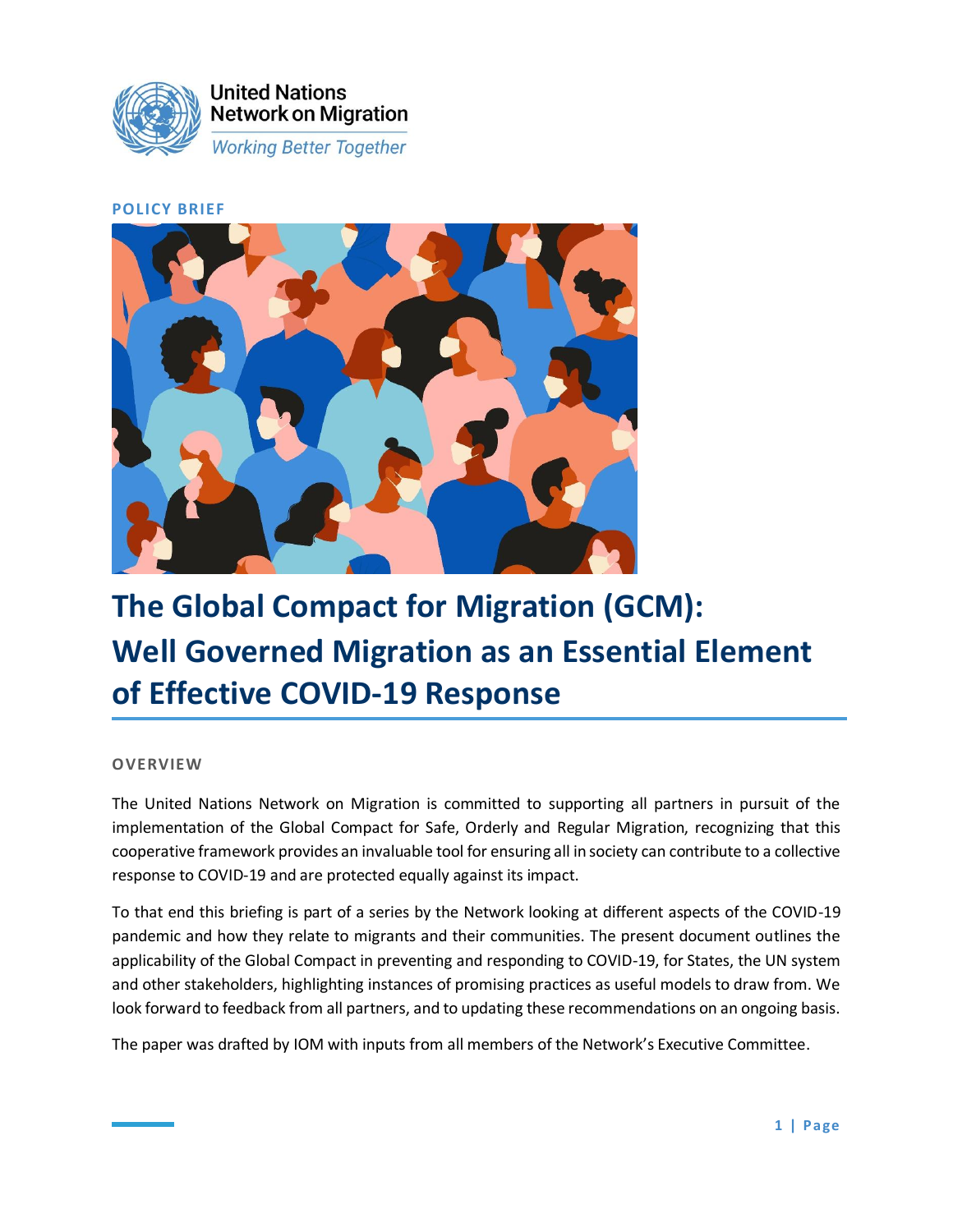

*"[The COVID-19] crisis is an opportunity to reimagine human mobility for the benefit of all while advancing our central commitment of the 2030 Agenda to leave no one behind. It is fitting to build on the recognition of the vital role played by people on the move to redouble our efforts to combat discrimination against them; to ensure that those in need of protection are able to safely and promptly access it; to health-proof human mobility systems; and to strengthen global migration governance and responsibility sharing for refugees, as already envisaged by the Global Compacts on Refugees and for Safe, Regular and Orderly Migration and as spelled out in relevant international human rights and refugee instruments."<sup>1</sup>*

# **KEY MESSAGES**

- The Global Compact for Safe, Orderly and Regular Migration (GCM) provides an effective framework for international cooperation on the governance of international migration in all its dimensions, which can be leveraged by states to respond to the COVID-19 crisis. Building on the Secretary General's call<sup>2</sup> to reimagine human mobility, this brief will demonstrate how the GCM can guide Member States, the UN and other stakeholders in developing inclusive COVID-19 preparedness, prevention, response and recovery measures that protect human rights and enhance the positive development effects of human mobility.
- As illustrated in the Secretary General's policy brief COVID-19 and People on the Move, the disproportionate impact of the COVID-19 pandemic on people on the move presents itself as three interlocking crises, exacerbating existing vulnerabilities: a health crisis, a socio-economic crisis and a protection crisis.<sup>3</sup> With 200 countries, territories or areas affected by COVID-19 so far<sup>4</sup>, the scope of this pandemic and associated mobility restrictions is historic.
- Some of the measures implemented to respond to COVID-19 have been harmful for migrants, violating their human rights and exacerbating existing vulnerabilities through discriminatory approaches. The current outbreak threatens to roll back global commitments, including from the GCM, and hinder ongoing efforts to strengthen migration governance, including the promotion and protection of the human rights of all migrants, regardless of status.
- Well governed migration can mitigate the negative impacts of COVID-19, stimulate strong socioeconomic recovery and build more inclusive societies that protect human rights and are better prepared to address future crises. Many governments around the world are implementing measures in response to COVID-19 which are aligned with the GCM, such as ensuring that access to health care and other essential services are available to all, irrespective of migration status; extending work and

<sup>1</sup> [Secretary-General Policy Brief: COVID-19 and People on the Move](https://www.un.org/en/coronavirus/covid-19-crisis-opportunity-reimagine-human-mobility)

 $<sup>2</sup>$  Ibid.</sup>

<sup>&</sup>lt;sup>3</sup> Ibid.

<sup>4</sup> [WHO COVID-19 Situation Dashboard](https://who.sprinklr.com/)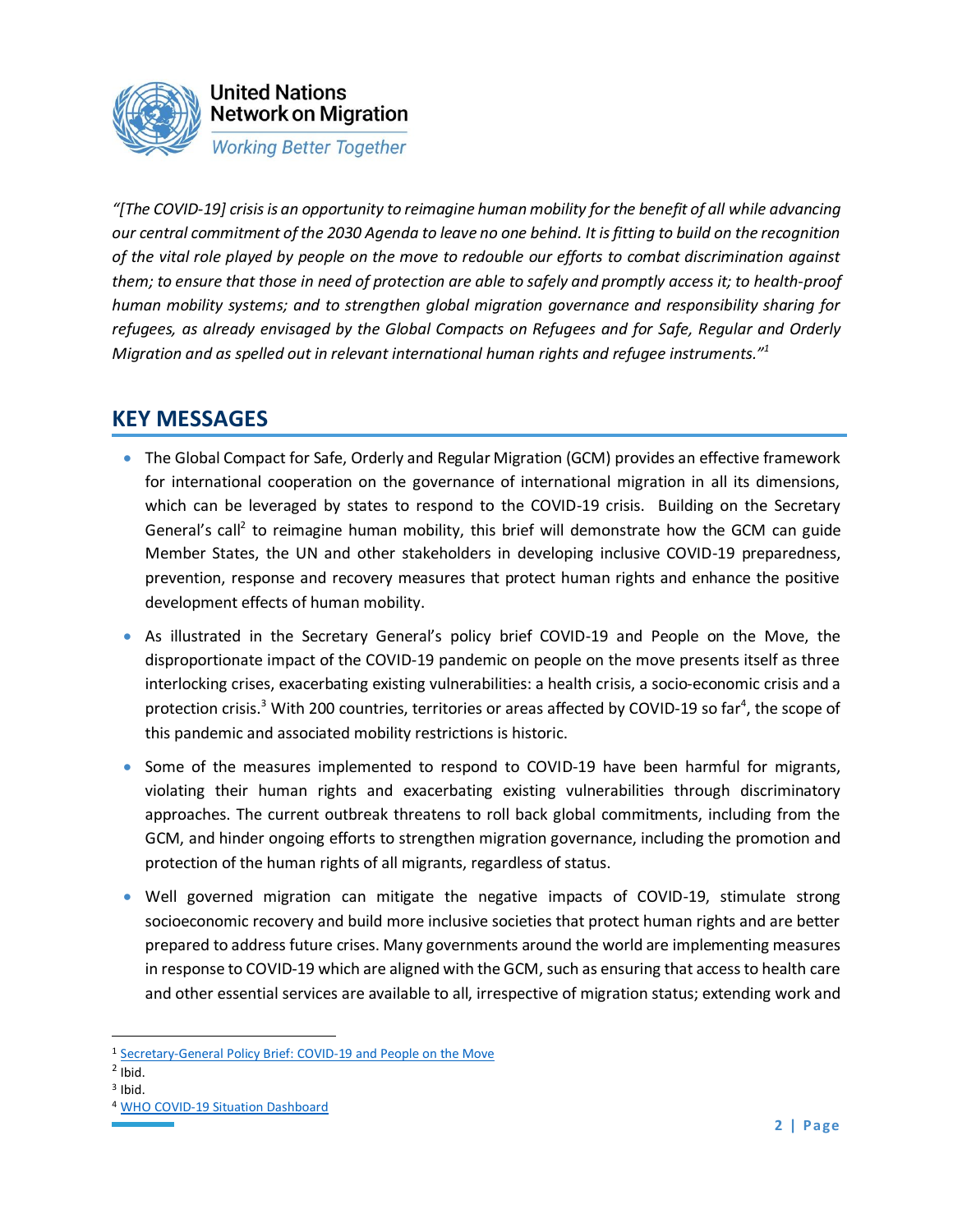

residency permits or regularising status; releasing migrants from immigration detention and prioritising non-custodial alternatives; maintaining "firewalls" between immigration enforcement and access to information, healthcare, social protection and other services; or temporarily suspending forced returns. In this pivotal moment, it is critical to build on these good practices and demonstrate renewed commitment to implementing the GCM.

• The longer-term impact of COVID-19 is unknown. As the virus peaks with varying degrees of severity and at different times across the globe, strengthened resolve for international cooperation and global partnership is needed to develop and enact effective responses. Such responses are articulated in the GCM and must guide collective action to leverage well-governed migration to support COVID-19 response and recovery.

# **COVID-19: THE IMPACTS ON HUMAN MOBILITY**

While the COVID-19 pandemic is first and foremost a global health crisis, it is also having an unprecedented impact on human mobility. COVID-19 is highlighting the importance of ensuring that migration remains safe, inclusive and respects international human rights law as envisaged in the Global Compact for Safe, Orderly and Regular Migration (GCM).<sup>5</sup> The pandemic is bringing into focus the vital role that migrants play in our societies, and the need for more effective migration governance that both protects and empowers migrants as important members of our communities.<sup>6</sup>

**In the context of COVID-19, the need for effective migration governance is as pressing as ever.** The pandemic is disproportionally affecting people and communities who were already in vulnerable and marginalized situations, including migrants, who are at risk of being left behind in our COVID-19 responses. In some cases, migrants have been discriminated against and excluded from access to rights that are critical for effectively combatting the pandemic, including information, testing, health care, education, decent work, social protection, food, housing and other services.<sup>7</sup> Migrants have been particularly vulnerable to stigma and xenophobia, and often scapegoated as responsible for spreading COVID-19.8 As mobility restrictions have been imposed, many migrants, particularly migrants in irregular situations and migrants with precarious livelihoods or those working in the informal economy, have been more likely to face exploitation. Others have become stranded at borders or are at a heightened risk of human trafficking, arbitrary detention and forced return.<sup>9</sup> COVID-19 is also deepening pre-existing inequalities, including for migrant women who face higher risks of exposure to gender-based violence, harassment,

<sup>5</sup> [Secretary-General Policy Brief: COVID-19 and People on the Move](https://www.un.org/en/coronavirus/covid-19-crisis-opportunity-reimagine-human-mobility)

<sup>&</sup>lt;sup>6</sup> **IOM, COVID-[19 Issue Brief, Why Migration Matters for "Recovering Better" from COVID](https://www.iom.int/sites/default/files/documents/issue_brief_why_migration_matters_for_recovering_better.pdf)-19** 

<sup>7</sup> [OHCHR, COVID-19 and the Human Rights of Migrants: guidance](https://www.ohchr.org/Documents/Issues/Migration/OHCHRGuidance_COVID19_Migrants.pdf)

<sup>&</sup>lt;sup>8</sup> [IOM, COVID-19 Issue Brief, Countering Xenophobia and Stigma to Foster Social Cohesion in the COVID](https://www.iom.int/sites/default/files/documents/countering_xenophobia_and_stigma_130720.pdf) 19 Response and **[Recovery](https://www.iom.int/sites/default/files/documents/countering_xenophobia_and_stigma_130720.pdf)** 

<sup>&</sup>lt;sup>9</sup> [IOM, Institutional Statement on COVID-19 and Mobility](https://www.iom.int/sites/default/files/institutional_statement_covid19_28052020.pdf)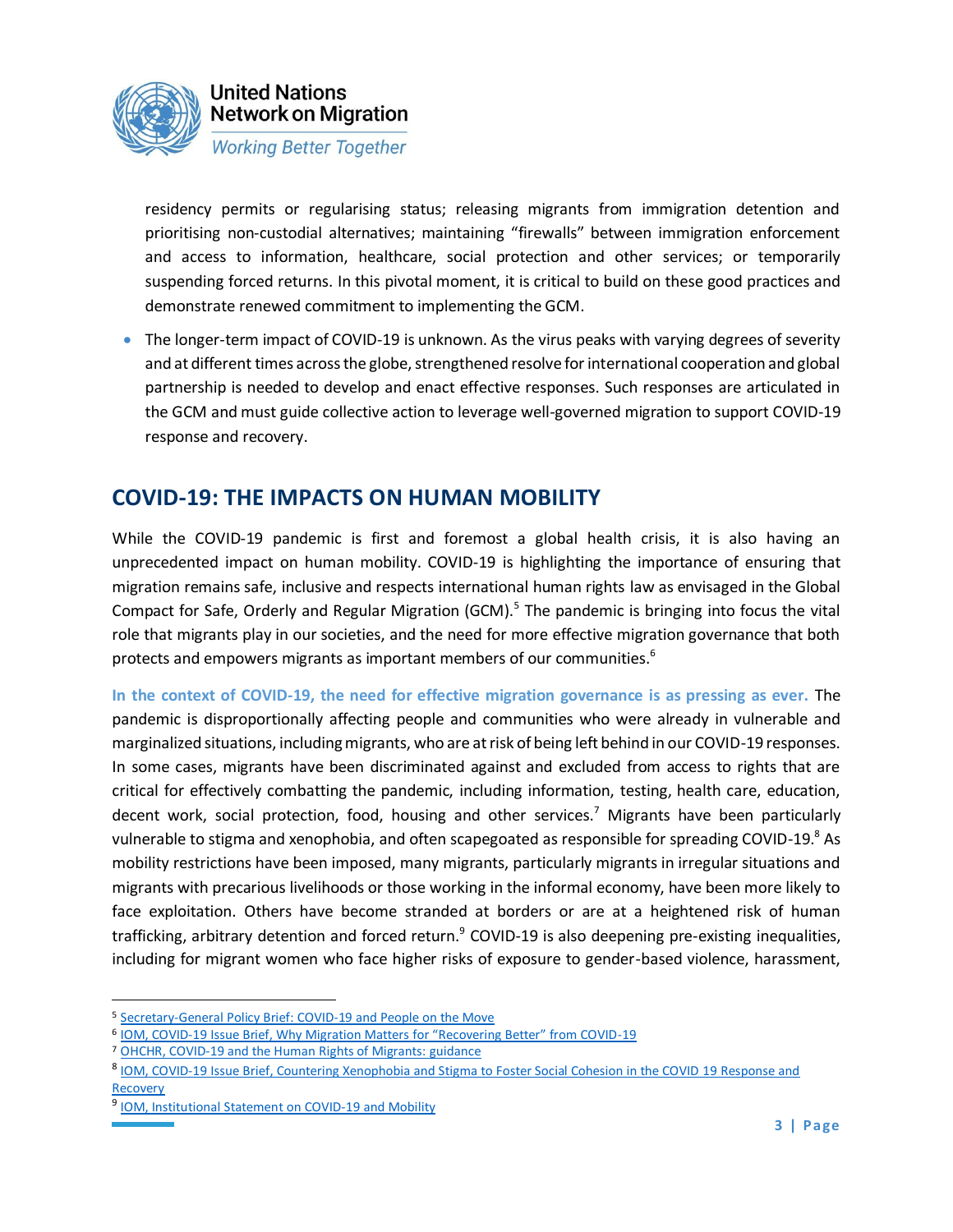

abuse, exploitation and discrimination.<sup>10</sup> At the same time, the pandemic is also highlighting the importance of migrants' contributions to communities around the globe, including their socioeconomic contributions.<sup>11</sup>

The international community's ability to develop successful COVID-19 responses that protect people and help to build back better, will rely on the same common understanding set forth by the GCM—that migration is a defining feature of our globalized world, connecting societies within and across all regions. Rather than seeking to permanently restrict human mobility, a comprehensive approach to the pandemic is needed—one that optimizes the benefits of migration for all, while addressing its risks and challenges. States must put in place inclusive public health and socio-economic responses that protect the human rights of all migrants and recognize them as an integral part of the solution. Such an approach is foreseen by the GCM and is the only way for the world to effectively respond to global crises like the COVID-19 pandemic. In short, **COVID-19 requires strengthened international resolve and cooperation for the commitments and actions identified in the GCM, building on the emerging good practices around the globe to implement the Global Compact for Safe, Orderly and Regular Migration as a matter of urgency.**

# **THE GLOBAL COMPACT FOR SAFE, ORDERLY AND REGULAR MIGRATION: A BLUEPRINT FOR COVID-19 RESPONSE**

The GCM is the first intergovernmental agreement, prepared under the auspices of the United Nations, to cover all dimensions of international migration in a holistic and comprehensive manner. Resting on the Universal Declaration of Human Rights and rooted in the 2030 Agenda for Sustainable Development, the GCM presents a cooperative framework to facilitate safe, orderly and regular migration while minimizing factors that compel irregular movement or cause or exacerbate vulnerability at different stages of migration. The 360-degree vision and ten cross-cutting and interdependent guiding principles of

#### GCM GUIDING PRINCIPLES

- *■* PEOPLE-CENTERED
- **INTERNATIONAL COOPERATION**
- **E** NATIONAL SOVEREIGNTY
- RULE OF LAW AND DUE PROCESS
- **SUSTAINABLE DEVELOPMENT**
- **· HUMAN RIGHTS**
- **GENDER-RESPONSIVE**
- CHILD-SENSITIVE
- WHOLE-OF-GOVERNMENT APPROACH
- WHOLE-OF-SOCIETY APPROACH

the GCM provide precisely the approach necessary to respond to the COVID-19 pandemic.

The GCM places the existing normative framework governing international migration within a cooperative framework for achieving effective migration governance. The cooperative framework outlines 23

<sup>&</sup>lt;sup>10</sup> [ILO, Protecting migrant workers during the COVID-19 pandemic](https://www.ilo.org/global/topics/labour-migration/publications/WCMS_743268/lang--en/index.htm)

<sup>11</sup> [IOM, Migrants and the COVID-19 pandemic: An initial analysis](https://publications.iom.int/system/files/pdf/mrs-60.pdf)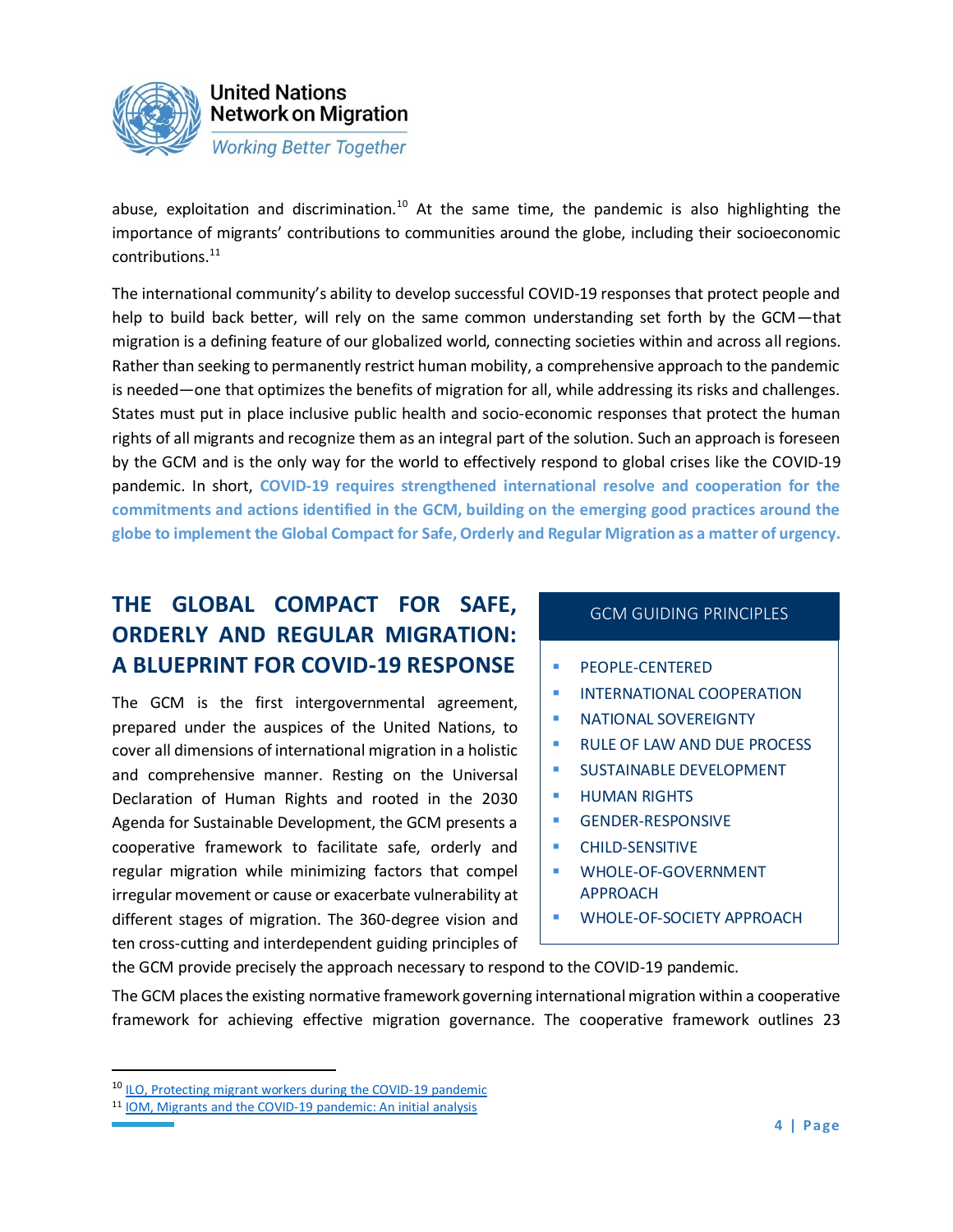

commitments ("objectives") and subsequent actions which are considered to be relevant policy instruments and best practices. In this way, the GCM provides governments and other actors with a practical framework to help craft inclusive and effective COVID-19 preparedness, prevention, response and recovery measures that respect migrants' rights and leverage migrants' positive contributions to sustainable development. The strong anchoring of the GCM in the human rights framework is therefore critical to effectively respond to the current crisis. GCM commitments and actions can be seen as a guide for States to meet their human rights obligations while designing measures that affect migrants during the COVID-19 crisis. Responses to COVID-19 should address the immediate threats of the pandemic and avoid exacerbating inequalities.

### **USING THE GCM FOR EFFECTIVE COVID-19 RESPONSE**

The 360-vision of the GCM recognizes that a comprehensive approach is required to optimize the overall benefits of migration, while addressing risks and challenges for individuals and communities in countries of origin, transit and destination. Understanding all 23 GCM objectives within the unique conditions of each national context is essential for successful GCM implementation. The Start-up Fund for Safe, Orderly and Regular Migration<sup>12</sup> ("Migration MPTF") and the Network's workplan clusters the 23 objectives of the GCM under five thematic areas, which provide a helpful framework for considering COVID-19 responses. In the below, examples of pandemic responses are listed under each of the five thematic areas, demonstrating how the implementation of GCM objectives by governments and other stakeholders can contribute to COVID-19 policy responses.

#### **[Start-up Fund for Safe, Orderly and Regular Migration: Migration Multi-Partner Trust Fund](http://mptf.undp.org/factsheet/fund/MIG00)**

The Start-up Fund for Safe, Orderly and Regular Migration, or the Migration MPTF, was called for by Member States through the adoption of the GCM. The Migration MPTF, a key component of the GCM Capacity Building Mechanism, supports Member States to implement the GCM. Anchored in the 10 guiding principles of the GCM, the Migration MPTF supports collective action on migration. Programmes under each of the five thematic areas of the Migration MPTF are expected to enter the implementation phase by October 2020. Where possible, programmes to mitigate the socio-economic impact of the pandemic on migrants and migration-affected communities are being prioritized.<sup>13</sup>

<sup>&</sup>lt;sup>12</sup> For more information see th[e Migration MPTF website](http://mptf.undp.org/factsheet/fund/MIG00)

<sup>13</sup> See ["Migration MPTF Steering Committee April 2020 decision" and "Migration MPTF Pipel](http://mptf.undp.org/factsheet/fund/MIG00)ine of Joint Programmes"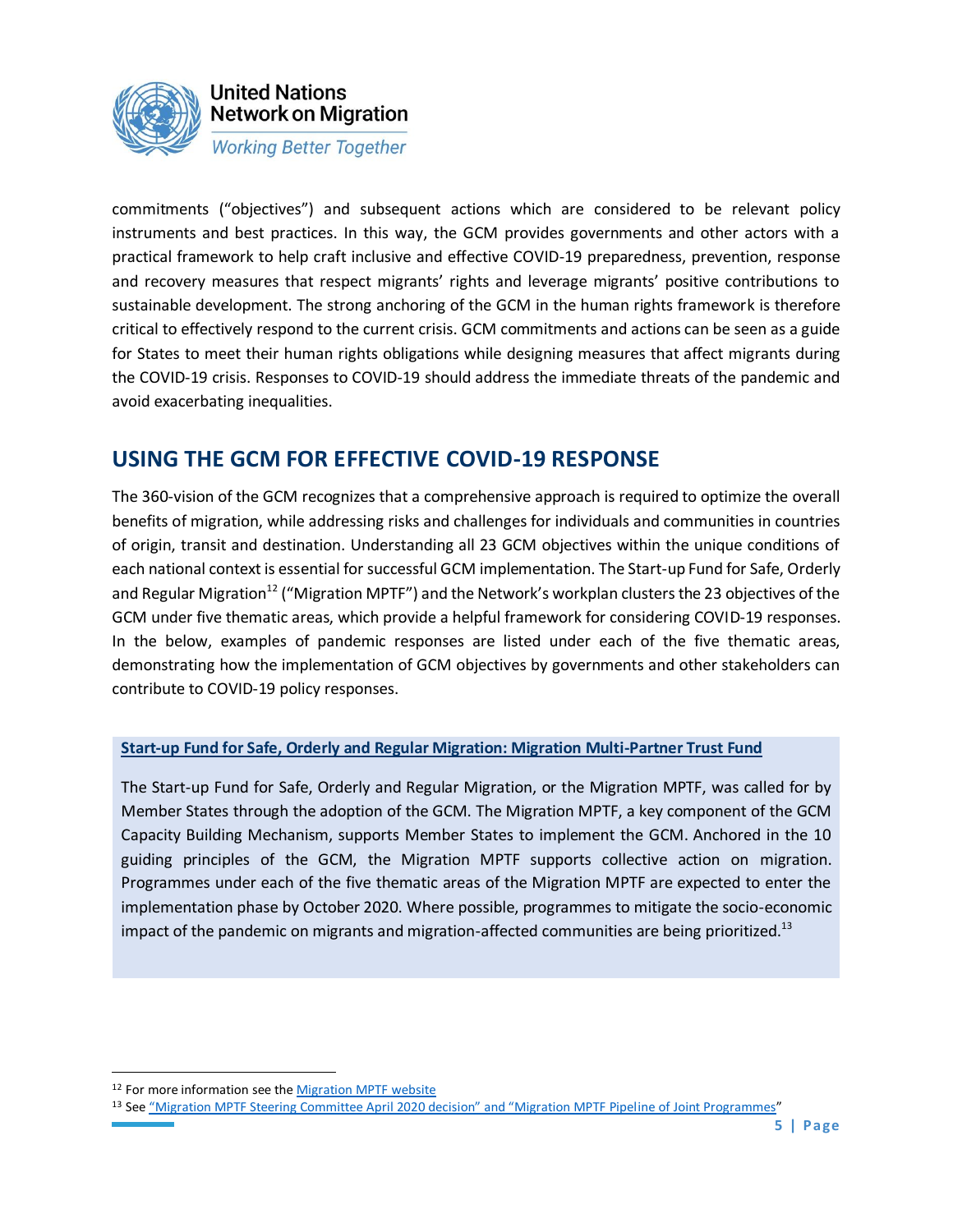

### **Thematic Area 1: Promoting fact-based and data- driven migration discourse, policy, and planning**

| GCM Objective 1: Collect and utilize accurate and           | GCM Objective 3: Provide adequate and timely           |
|-------------------------------------------------------------|--------------------------------------------------------|
| disaggregated data as a basis for evidence-based policies.  | information at all stages of migration                 |
| GCM Objective 17: Eliminate all forms of discrimination and | GCM Objective 23: strengthen international cooperation |
| promote evidence-based public discourse to shape            | and global partnerships for safe, orderly, and regular |
| perceptions of migration                                    | migration                                              |

Around the world, COVID-19 has triggered incidents of stigma, discrimination, xenophobia, and racism against migrants, including those who have returned to their communities of origin. Stigma, discrimination, and xenophobia undermine migrants' human rights, hinder the ability of migrants and returnees to access essential services, achieve their full potential and enjoy decent working conditions, as well as limit their contribution to COVID-19 response and recovery. Women migrant workers may experience multiple forms of discrimination, as well as violence and harassment.

Data is critical to understanding the reach and impact of COVID-19. Disaggregated data, including by sex, age, national origin, nationality and migratory status, will capture any differentiated impacts of the pandemic on migrant populations and can help articulate the varied realities that migrants face during the pandemic. Further, COVID-19 related data and indicators, $14$  disaggregated by migratory status, can be used to trace outbreaks and identify high-risk locations of virus transmission, particularly as countries prepare for and face second waves of the pandemic.

Data and evidence must be leveraged to develop accurate narratives about the experiences and contributions of migrants during COVID-19. As multiple reports have shown, migrants are on the front lines of COVID-19 response, working in essential services such as agriculture, grocery stores, food and other delivery, personal and health care services. In addition, through remittances, entrepreneurship, and as important intercultural connectors, migrants will play an important role in long-term socioeconomic recovery efforts.

The COVID-19 pandemic and the measures taken to contain its spread have severely impacted existing data collection operations at a moment when there is increased demand for information. Rapid assessments help to identify the extent and nature of the direct and indirect impacts of COVID-19, as well as of the preventive measures taken associated with the pandemic.<sup>15</sup> These assessments can also help to

<sup>&</sup>lt;sup>14</sup> [Key human rights indicators for monitoring human rights implications of COVID-19,](https://unsdg.un.org/sites/default/files/2020-04/UN-framework-for-the-immediate-socio-economic-response-to-COVID-19.pdf) published as part of the UN framework for the immediate socio-economic response to COVID-19

<sup>15</sup> [ILO, ILOSTAT COVID-19 and Labour Statistics](https://ilostat.ilo.org/topics/covid-19/)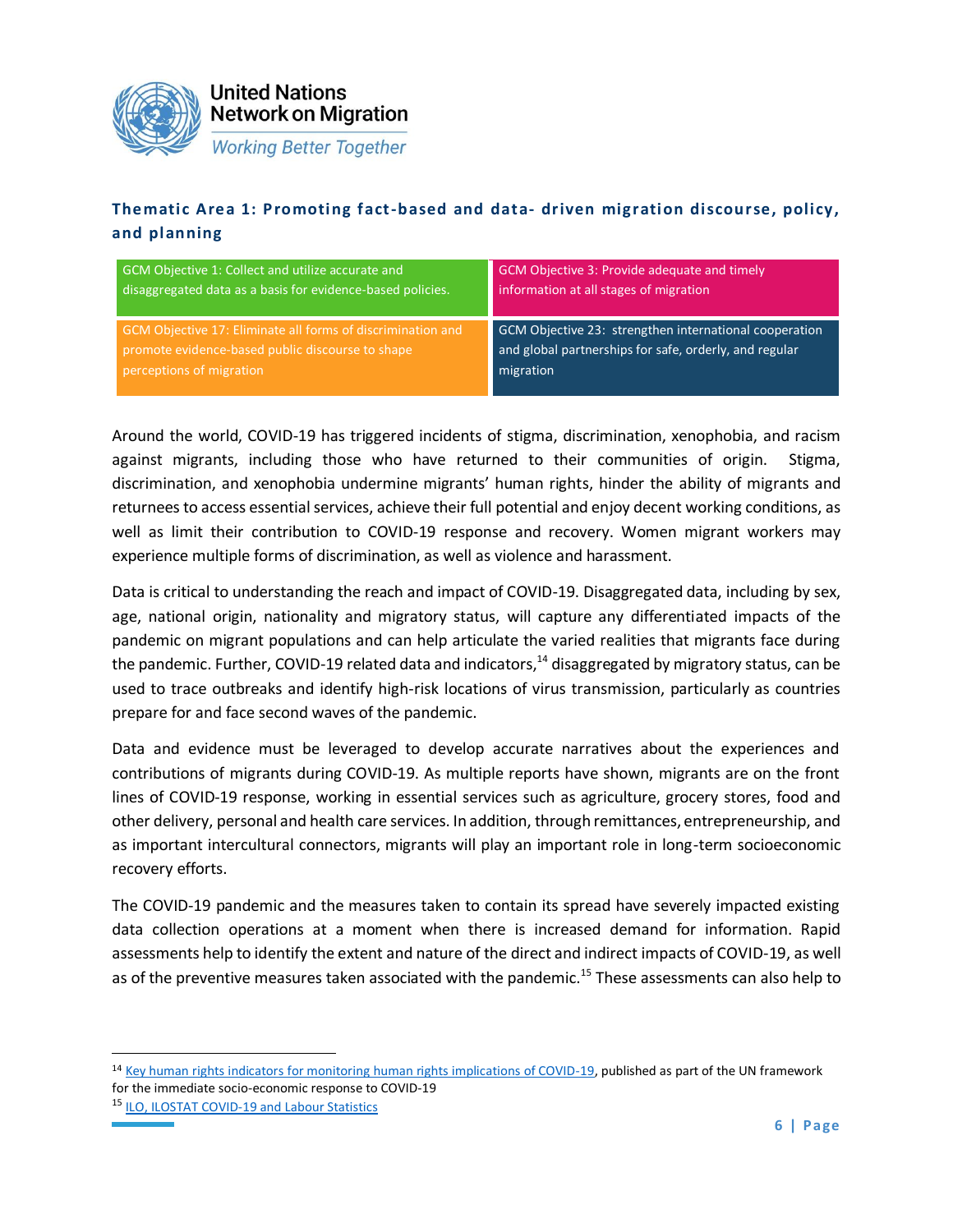

inform evidence-based narrative. Information and data on travel disruptions, restrictions and blockages are also important to assess COVID-19 impact on human mobility.<sup>16</sup>

Access to trusted and context-specific information, including regarding health, safety, and available support and resources, is vital. Such information must be provided to migrants by national and local authorities, including within the workplace, across communities, and throughout migrants' travel trajectories. The dissemination of accurate information is also vital for migrants returning to home and/or host countries. Relevant authorities in countries of destination and origin, including consular representatives, should reach out to migrants, particularly those affected by lockdown or confinement, to provide timely and accurate information, including regarding available protection and assistance, options and pathways for regular migration, entitlements and social benefits and opportunities for safe and dignified return. Governments should partner with stakeholders and engage migrant communities in developing communication strategies, focusing on providing information in languages and formats that migrants understand and from sources and messengers they trust.

- Disaggregate COVID-19 data and indicators, including by sex, age, national origin, nationality and migratory status, to capture the impact of COVID-19 on migrant populations, as well as to inform policy responses.<sup>1[7](https://migrationnetwork.un.org/sites/default/files/docs/gcm-n1845199.pdf)</sup>
- Use data to develop and promote open and evidence-based public discourse on COVID-19. In particular, capture and articulate the positive contributions of migrants and migration in the context of COVID-19 to confront racism, xenophobia and intolerance against migrants, and to advance evidence-based narratives on migration.<sup>18</sup>
- Ensure that the public discourse and response to COVID-19 does not contribute to xenophobia and racial discrimination, including by introducing measures to prevent, monitor and address stigma and incidents of racism, xenophobia, incitement to discrimination, hatred and violence, and holding those responsible to account.<sup>19</sup>
- Strengthen information and communication systems to provide migrants with adequate and timely information on the prevention, early diagnosis and treatment of COVID-19, as well as measures taken to address its impacts. This includes ensuring that information can be accessed by all, is widely disseminated across various platforms, available in multiple languages and in accessible formats.<sup>20</sup>

<sup>16</sup> See [IOM Displacement Tracking Matrix Mobility Impacts COVID-19](https://migration.iom.int/)

<sup>&</sup>lt;sup>17</sup> Based o[n \[GCM Objective 1: Commitment, page 7\]](https://migrationnetwork.un.org/sites/default/files/docs/gcm-n1845199.pdf)

<sup>&</sup>lt;sup>18</sup> Based on [\[GCM Objective 1: Action D, page 8\]](https://migrationnetwork.un.org/sites/default/files/docs/gcm-n1845199.pdf)

<sup>19</sup> [OHCHR, COVID-19 and the Human Rights of Migrants: Guidance;](https://www.ohchr.org/Documents/Issues/Migration/OHCHRGuidance_COVID19_Migrants.pdf) and based on [\[GCM Objective 17: Action F, page 26\]](https://migrationnetwork.un.org/sites/default/files/docs/gcm-n1845199.pdf)

<sup>&</sup>lt;sup>20</sup> Based on  $[GCM$  Objective 3: Action c, page 11]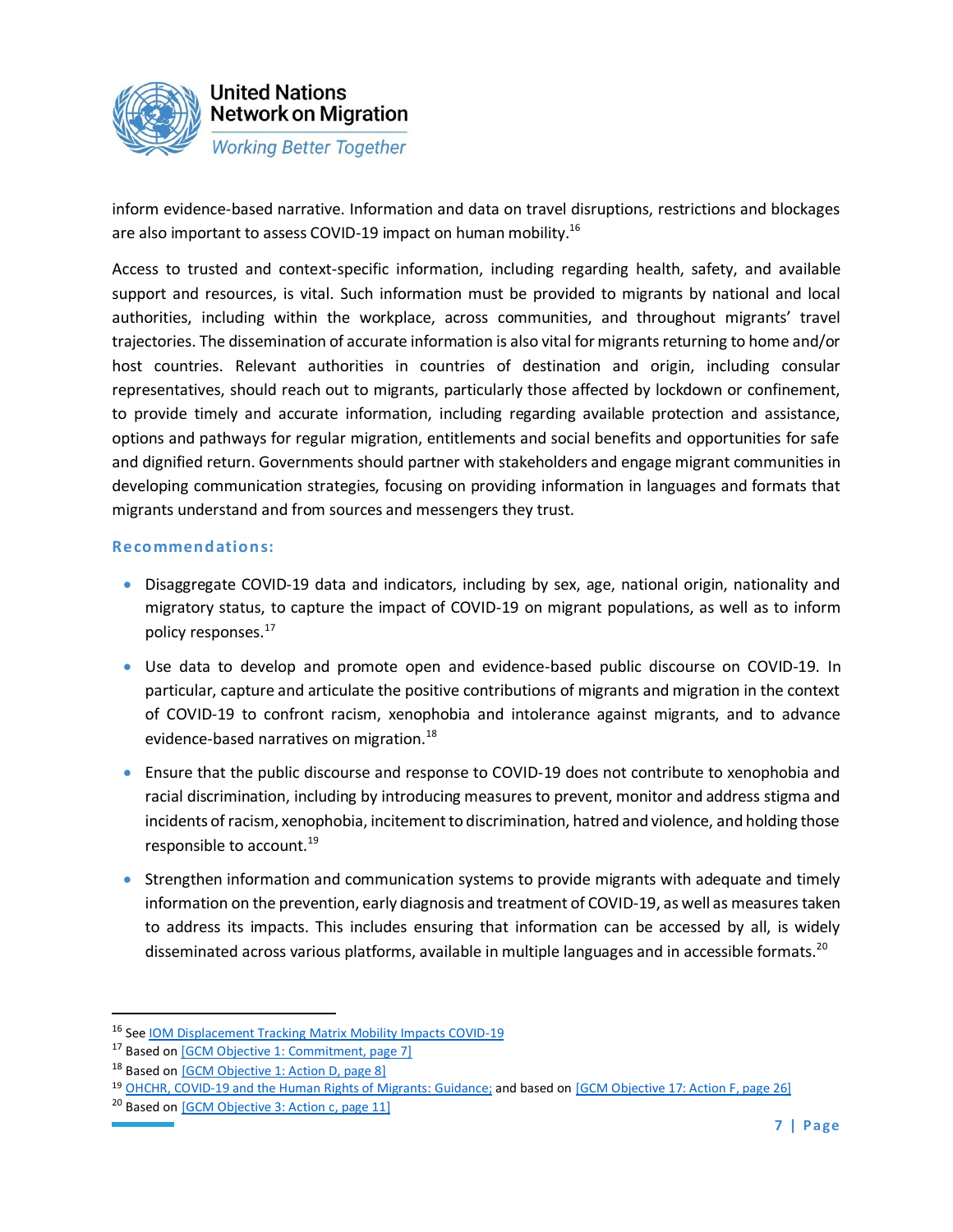

• Strengthen bilateral, regional and international cooperation and dialogue to exchange information on COVID-19 related measures and developments relevant for migrants, including through joint databases and online platforms.<sup>21</sup>

| The Global Compact for Migration $-$ in action <sup>22</sup> |                                                                                                                                                                                                                                                                                                                                                                                                |  |
|--------------------------------------------------------------|------------------------------------------------------------------------------------------------------------------------------------------------------------------------------------------------------------------------------------------------------------------------------------------------------------------------------------------------------------------------------------------------|--|
|                                                              | <b>Examples of positive COVID-19 initiatives and responses</b>                                                                                                                                                                                                                                                                                                                                 |  |
| <b>Belgium</b>                                               | In Brussels, a telephone line has been established for marginal populations, including<br>migrants, to direct them to a local doctor who will answer questions regarding<br>symptoms.                                                                                                                                                                                                          |  |
| Colombia                                                     | The health ministry has requested that all the entities of the health system coordinate<br>plans, programmes and services for the care of migrants, especially those in situations<br>of vulnerability, including irregular migrants.                                                                                                                                                          |  |
| Ireland                                                      | Ireland Health Services has translated resources into 23 languages to make sure that all<br>members of society, including migrants, have the information they need to stay healthy<br>and follow quarantine guidelines.                                                                                                                                                                        |  |
| Lebanon                                                      | The Ministry of Public Health (MOPH) through the National Mental Health Programme,<br>Abaad, has launched a national campaign under the slogan "#TheRealTest" on several<br>TV outlets with a synchronized introduction of primetime news and on social media. The<br>campaign focuses on vulnerable communities, including migrants and displaced people.                                     |  |
| <b>Thailand</b>                                              | Migrant Workers Resource Centres (MRC) and partners in Bangkok, Chonburi, Chiang<br>Mai, Chiang Rai, Mae Sot, and Rayong provide key information on COVID-19 to migrant<br>workers and their communities.                                                                                                                                                                                      |  |
| <b>Tunisia</b>                                               | The Tunisian General Labour Union (UGTT) conducted a census of migrant workers in<br>collaboration local authorities; completed a rapid assessment of the impact of COVID-<br>19; raised awareness on protection measures; and distributed safety kits.                                                                                                                                        |  |
| <b>Viet Nam</b>                                              | Rapid assessment of short- and longer-term impacts of the pandemic, including<br>vulnerability analyses covering children of migrant workers and other children in<br>vulnerable situations, are being conducted. The General Statistics Office will also<br>compile and analyze critical disaggregated data at commune level in selected provinces<br>for emergency monitoring and reporting. |  |

<sup>&</sup>lt;sup>21</sup> Based on [\[GCM Objective 3: Action b, page 11\]](https://migrationnetwork.un.org/sites/default/files/docs/gcm-n1845199.pdf)

<sup>&</sup>lt;sup>22</sup> Throughout this policy brief, the Network attempts to highlight positive elements of specific responses but does not assess each practice comprehensively. As such, the inclusion of examples does not signify that all elements of the response or practice in a particular country or region are consistent with the GCM guiding principles and objectives.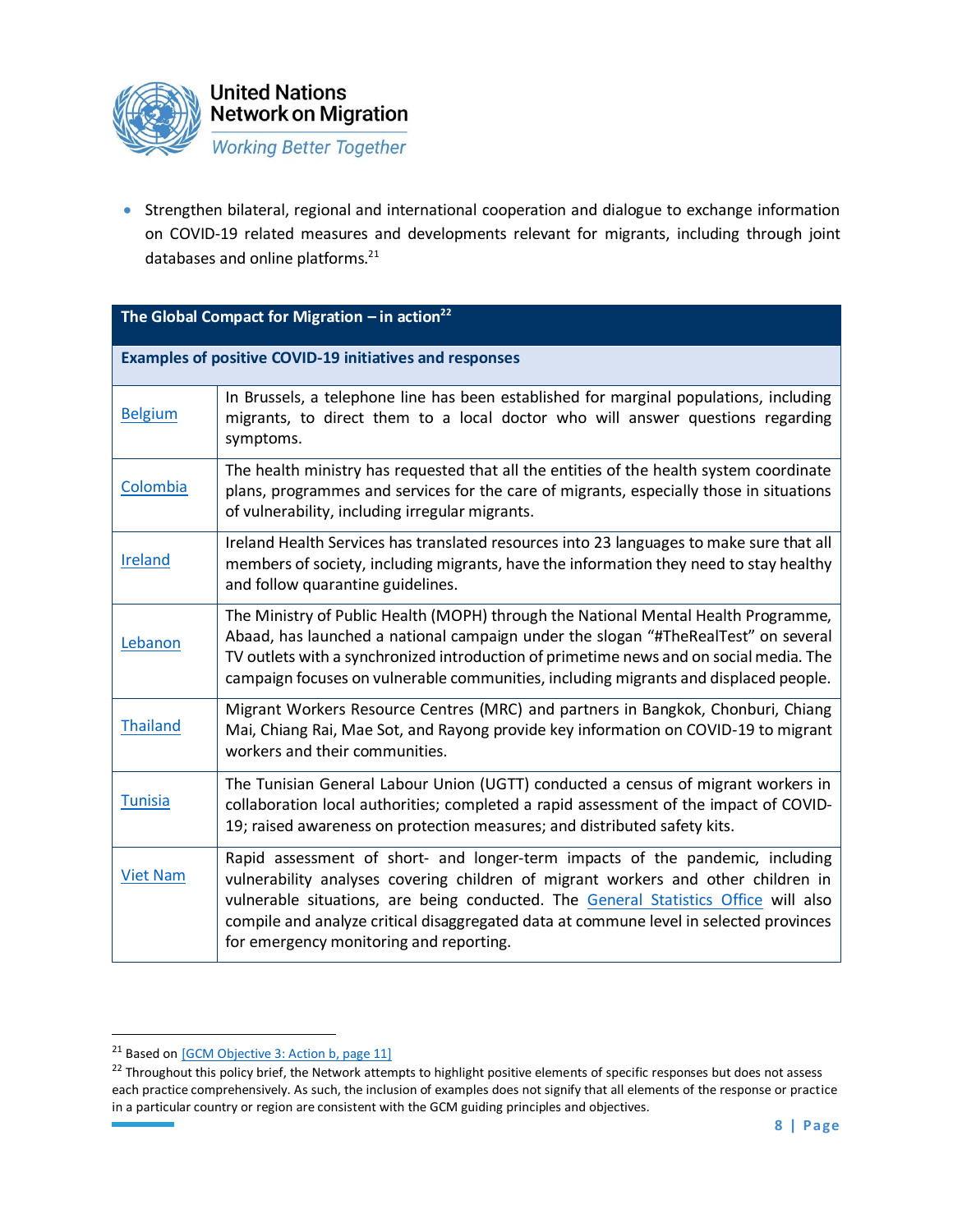

**Thematic Area 2: Protecting the human rights, safety, and wellbeing of migrants, including through addressing drivers and mitigating situations of vulnerability in migration** 

| GCM Objective 2: Minimize the<br>adverse drivers and structural factors<br>that compel people to leave their<br>country of origin              | GCM Objective 7: Address and reduce<br>vulnerabilities in migration                                                   | <b>GCM Objective 8: Save lives and</b><br>establish coordinated international<br>efforts on missing migrants                     |
|------------------------------------------------------------------------------------------------------------------------------------------------|-----------------------------------------------------------------------------------------------------------------------|----------------------------------------------------------------------------------------------------------------------------------|
| GCM Objective 12: Strengthen<br>certainty and predictability in<br>migration procedures for appropriate<br>screening, assessment, and referral | <b>GCM Objective 13: Use migration</b><br>detention only as a measure of last<br>resort and work towards alternatives | GCM Objective 23: Strengthen<br>international cooperation and global<br>partnerships for safe, orderly, and<br>regular migration |

Migrants face the same health threats from COVID-19 as any other human being. However, migrants may face increased vulnerabilities due to their living, working, or administrative situations, which put them at greater risk of contracting COVID-19 and suffering the socioeconomic consequences of the pandemic.

Throughout the migration cycle, migrants may face situations of vulnerability that impact their health and safety. Prior to COVID-19, many migrants already faced limited or restricted access to health and other essential services, challenging practical and legal obstacles, and precarious living or working conditions that precluded access to social protection. In the context of COVID-19, many more migrants are finding themselves in such situations, and the consequences have become even more severe.

Most migrants settle in cities and are more likely to live in high-density and poorly maintained urban areas that lack access to basic services. Migrants living in marginalized areas of cities, urban slums, informal settlements, camps, worksite housing, or communal dormitories face increased vulnerabilities to the dangers and negative repercussions of COVID-19.

Migrants confined in immigration detention centers are particularly impacted by the pandemic. In the often-overcrowded detention facilities misinformation is common, physical distancing is impossible, hygiene and sanitation is inadequate, and human resources are stretched.<sup>23</sup>

Across the globe many migrants are excluded from national programmes for health promotion, disease prevention, treatment and care, as well as from social and financial protection schemes for health and other social services. Exclusion makes early detection, testing, diagnosis, contact tracing and care for COVID-19 very difficult, increasing the risk of future outbreaks and deepening the potential for outbreaks to go undetected or even actively concealed among migrant communities.

<sup>&</sup>lt;sup>23</sup> [UN Network on Migration, COVID-19 & Immigration Detention: What Can Governments and Other Stakeholders Do?](https://migrationnetwork.un.org/sites/default/files/docs/un_network_on_migration_wg_atd_policy_brief_covid-19_and_immigration_detention_0.pdf)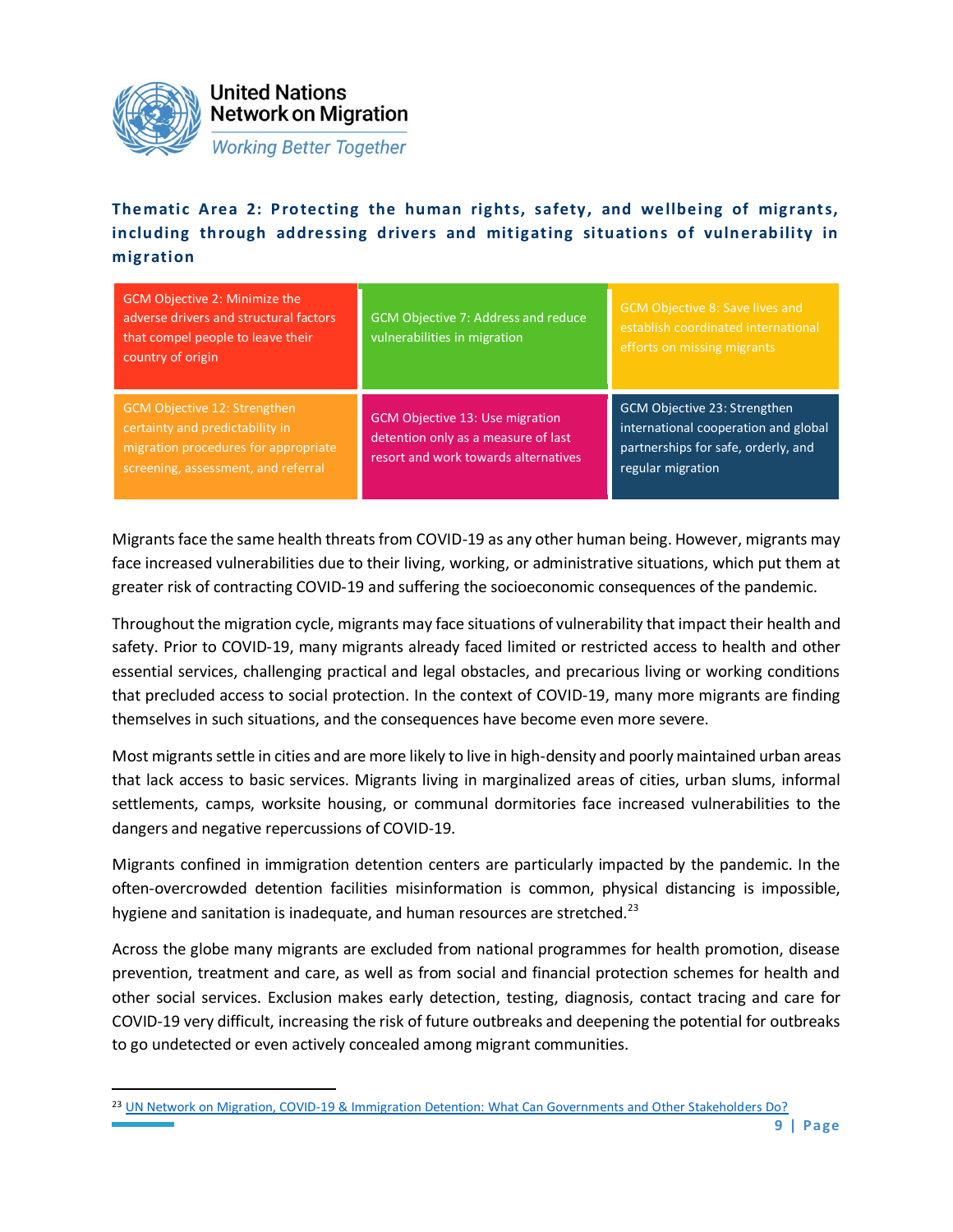

In many countries, domestic workers, home-based workers, agricultural workers and others in the informal economy are excluded from health and other social service provisions, as legal frameworks to not recognize these workers equally. Migrant workers in key sectors, including health and agriculture, can be exposed to working conditions that put them at risk of infection. Income insecurity can create incentive for migrants to work while they are sick and increase the likelihood of negative coping mechanisms such as child labour. Rising levels of violence during COVID-19 is also a significant concern, particularly in domestic work<sup>24</sup> in which migrant women comprise 73.4 percent of all migrant domestic workers.<sup>25</sup> For migrants in an irregular status, fear of detection, detention and deportation hinders their access to health and other services, including for COVID-19 testing or treatment. These conditions present an additional threat to public health.

Measures implemented by governments in response to COVID-19 including port closures, delays in disembarkation, and the reduced presence of search and rescue vessels in the Mediterranean and other maritime routes are raising serious concerns about the fate of migrants in vessels in distress and so-called 'invisible shipwrecks'.<sup>26</sup> Travel restrictions and border closures are leaving migrants stranded in transit countries, often without options to seek protection or family reunification. While responding to the current challenges presented by COVID-19, preserving life, protecting rights and reducing vulnerabilities must remain the priority.

- Include migrants in all COVID-19 public health, safety, and prevention measures. Ensure access to essential health and other services<sup>27</sup> as well as continuity of care for migrants, regardless of migration status. $28$
- In recognition of the health risks of COVID-19, prioritize release from immigration detention, stop new detentions on the basis of migration status; and implement non-custodial alternatives to detention in the community that are in line with international law. Take a human rights-based approach to any use of detention in order to protect the rights and health of migrants and staff in immigration detention facilities.<sup>29</sup> Further, ensure that those released from immigration detention have access to adequate housing, food and other basic services and are protected and supported.<sup>30</sup>

<sup>&</sup>lt;sup>24</sup> [ILO, Protecting migrant workers during the COVID-19 pandemic](https://www.ilo.org/global/topics/labour-migration/publications/WCMS_743268/lang--en/index.htm)

<sup>25</sup> GFMD 2020 UAE – [Thematic Note: The Governance of Labour Migration in the Context of Changing](https://www.gfmd.org/gfmd-2020-regional-consultations-thematic-note-governance-labour-migration-context-changing) [Employment Landscapes](https://www.gfmd.org/gfmd-2020-regional-consultations-thematic-note-governance-labour-migration-context-changing)

<sup>26</sup> IOM, COVID-[19 Control Measures, Gap in SaR Capacity Increases Concern About 'Invisible Shipwrecks'](https://www.iom.int/news/covid-19-control-measures-gap-sar-capacity-increases-concern-about-invisible-shipwrecks) an[d IOM Calls for](https://www.iom.int/news/iom-calls-european-solidarity-and-action-mediterranean-rescue-amid-covid-19)  [European Solidarity and Action on Mediterranean Rescue Amid COVID-19;](https://www.iom.int/news/iom-calls-european-solidarity-and-action-mediterranean-rescue-amid-covid-19) [OHCHR, Migrant rescues in the Mediterranean, 8](https://www.ohchr.org/EN/NewsEvents/Pages/DisplayNews.aspx?NewsID=25875&LangID=E)  [May 2020](https://www.ohchr.org/EN/NewsEvents/Pages/DisplayNews.aspx?NewsID=25875&LangID=E)

<sup>27</sup> [UN Network on Migration, Policy Brief Enhancing Access to Services for Migrants in the Context of COVID-19 Preparedness](https://migrationnetwork.un.org/sites/default/files/docs/final_network_wg_policy_brief_covid-19_and_access_to_services_1.pdf) <sup>28</sup> Based on [\[GCM Objective 2: Action g, page 10\]](https://migrationnetwork.un.org/sites/default/files/docs/gcm-n1845199.pdf)

<sup>&</sup>lt;sup>29</sup> [UN Network on Migration, COVID-19 & Immigration Detention: What Can Governments and Other Stakeholders Do?](https://migrationnetwork.un.org/sites/default/files/docs/un_network_on_migration_wg_atd_policy_brief_covid-19_and_immigration_detention_0.pdf)

<sup>&</sup>lt;sup>30</sup> Based on [\[GCM Objective 13: Actions a & H, page 22\]](https://migrationnetwork.un.org/sites/default/files/docs/gcm-n1845199.pdf)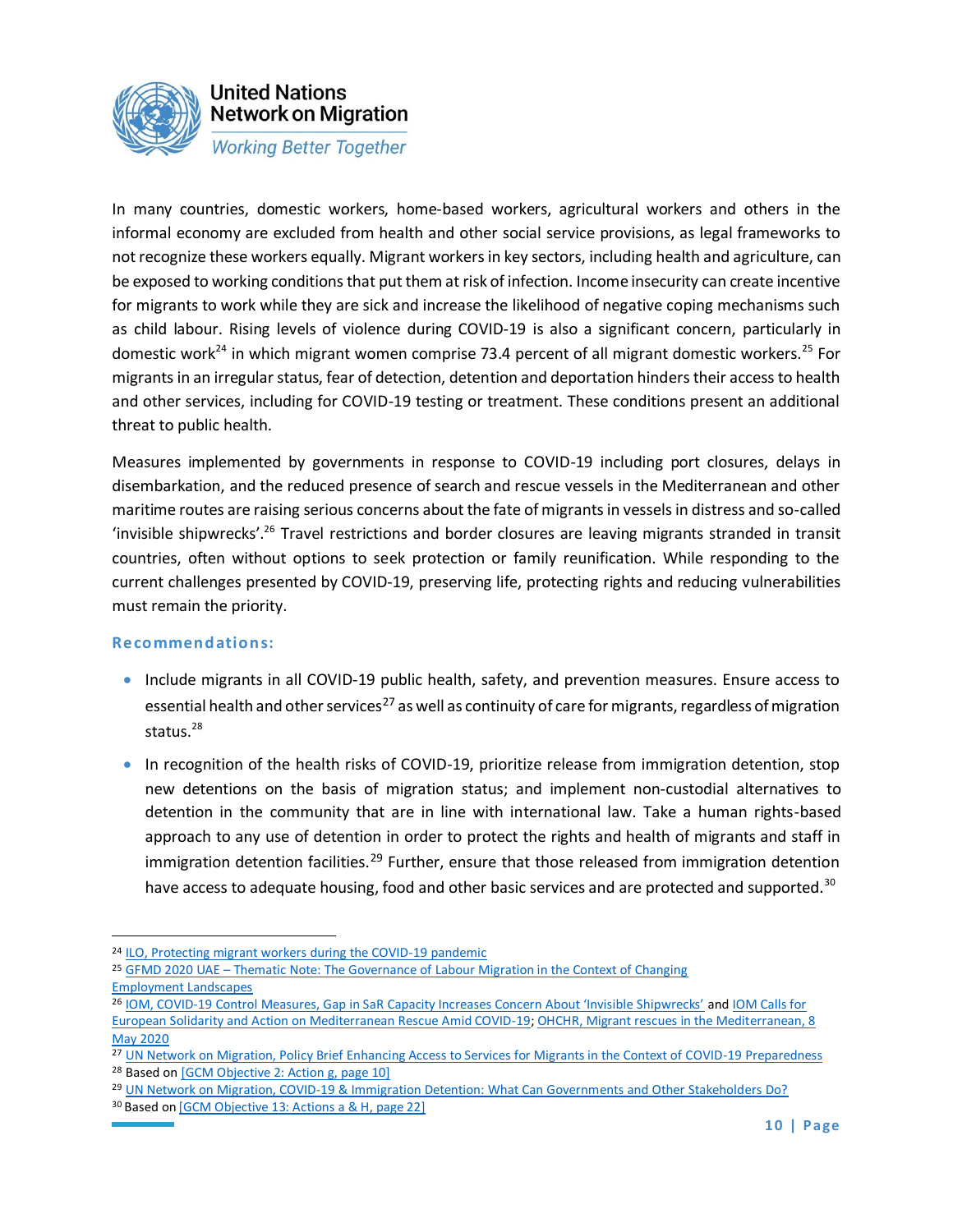

- Systematically include migrant workers as a target population in COVID-19 responses, with particular attention to the needs of women migrant workers, who face increased risks of violence in lockdown and in quarantine.<sup>31</sup>
- International maritime law and human rights obligations must be upheld during the COVID-19 emergency. Solidarity with countries receiving migrants is needed to ensure that people rescued at sea are swiftly and safely disembarked. Standardized COVID-19 health and safety protocols should be applied to all disembarkations including NGO search and rescue vessels. $32$
- Public health emergency preparedness and response measures will need to become a fundamental aspect of migration policies. A central imperative will be to implement rights-based health measures at international borders so that border officials and migration authorities can adequately respond to public health concerns. These procedures must be transparent and clearly communicated to reduce unnecessary delays and expenses.<sup>33</sup>

| The Global Compact for Migration $-$ in action |                                                                                                                                                                                                                                                                                                                      |  |
|------------------------------------------------|----------------------------------------------------------------------------------------------------------------------------------------------------------------------------------------------------------------------------------------------------------------------------------------------------------------------|--|
|                                                | <b>Examples of positive COVID-19 initiatives and responses</b>                                                                                                                                                                                                                                                       |  |
| <b>Kuwait</b>                                  | Kuwait has offered an amnesty period enabling migrant workers without documents to<br>travel home and has announced a number of measures to protect migrant workers.                                                                                                                                                 |  |
| Malaysia/<br><b>Bangladesh</b>                 | The Malaysian Trades Union Congress and the Bangladesh High Commission have<br>organized food distribution to Bangladeshi workers in 400 locations in Malaysia.                                                                                                                                                      |  |
| <b>Netherlands</b>                             | The Netherlands has released a number of people from detention due to the COVID-19<br>pandemic. The number of people released from detention is unknown. However, the<br>Ministry of Justice and Security has announced that there were 460 people in<br>immigration detention on 31 January and about 330 in March. |  |
| Spain                                          | The Government agreed to release persons in immigration detention after making<br>individual assessments case by case.                                                                                                                                                                                               |  |
| <b>Thailand</b>                                | Foreign nationals who had previously been required to apply for visa extensions through<br>the Immigration Office have now been granted automatic visa extensions.                                                                                                                                                   |  |
| Zambia                                         | Home Affairs announced the release of all migrants in immigration detention.                                                                                                                                                                                                                                         |  |

<sup>&</sup>lt;sup>31</sup> Based on [\[GCM Objective 7: Action C, page 15 and Action D, page 16\]](https://migrationnetwork.un.org/sites/default/files/docs/gcm-n1845199.pdf)

<sup>&</sup>lt;sup>32</sup> Based on [\[GCM Objective 8: Action A, page 17\]](https://migrationnetwork.un.org/sites/default/files/docs/gcm-n1845199.pdf)

<sup>33</sup> [IOM, Cross-border human mobility amid and after COVID-19](https://www.iom.int/sites/default/files/defaul/pp_cross-border_human_mobility_amid_and_after_covid-19_policy.pdf) an[d summary,](https://www.iom.int/sites/default/files/documents/issue_brief_cross-border-mobility_summary.pdf) and based on [GCM Objective 12: Action A, page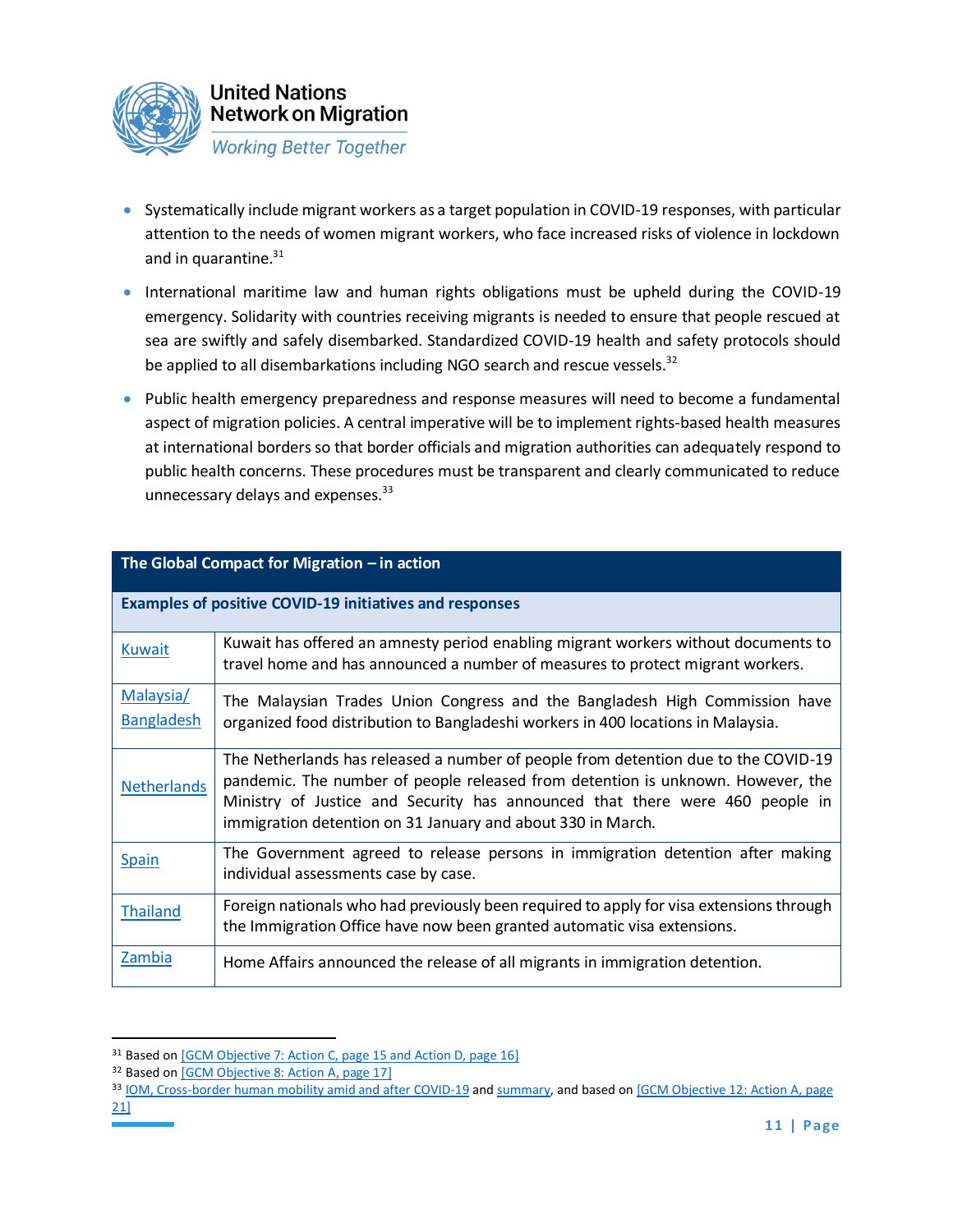

**United Nations Network on Migration** 

**Working Better Together** 

### **Thematic Area 3: Addressing irregular migration including through managing borders and combating transnational crime**

| GCM Objective 9: Strengthen the     | GCM Objective 10: Prevent, combat,         | <b>GCM Objective 11: Manage borders</b> |
|-------------------------------------|--------------------------------------------|-----------------------------------------|
| transnational response to smuggling | and eradicate trafficking in persons in    | in an integrated, secure, and           |
| of migrants                         | the context of international migration     | coordinated manner                      |
| GCM Objective 14: Enhance consular  | GCM Objective 21: Cooperate in             | GCM Objective 23: Strengthen            |
| protection, assistance, and         | facilitating safe and dignified return and | international cooperation and global    |
| cooperation through the migration   | readmission, as well as sustainable        | partnerships for safe, orderly, and     |
| cycle                               | reintegration                              | regular migration                       |

To control transmission of COVID-19, more than 71,000 mobility restrictions have been implemented by 220 countries, territories and areas worldwide.<sup>34</sup> Travel restrictions and border closures have created a patchwork of regulations and have negatively impacted the rights of migrants also affecting their families and communities. Border closures, travel restrictions, and rapidly changing regulations further complicate already complex mobility schemes. As a result, many migrants have been stranded at borders, placed in indefinite detention, deported without due process or other human rights safeguards, or unable to return home whilst individual assessment procedures have been suspended in several countries. Too often, migrants are stranded without adequate information or access to services.

With reduced pathways for regular migration, migrants are pushed into irregular situations, which make them more susceptible to exploitation and abuse, including human trafficking and forced labour. Among others, undocumented migrants and seasonal workers are faced with more precarious working and living conditions resulting in greater vulnerability to falling prey to criminal networks. Women and children in irregular situations are particularly vulnerable to violence, exploitation, gender-based violence and abuse. COVID-19 measures are likely to lead to an increase in migrant smuggling and human trafficking.<sup>35</sup>

Lockdowns and confinement reinforce isolation. Increased levels of domestic violence reported in many countries is a worrying indicator of the living conditions of many migrants, including victims of trafficking and those in domestic servitude or sex slavery, forms of exploitation that disproportionately affect women and girls. In an environment where priorities and actions are geared towards limiting the spread of the virus, it is easier for traffickers to hide their operations, making victims increasingly invisible.<sup>36</sup> Referral mechanisms, which are essential for the identification of victims of exploitation and abuse and their access

<sup>34</sup> IOM, Data taken from migration.iom.int; exact figures as of 3 July 2020 as published in th[e IOM COVID-19 Disease Response](https://migration.iom.int/reports/iom-covid-19-response-situation-report-22-3-july-2020?close=true)  [Situation Report](https://migration.iom.int/reports/iom-covid-19-response-situation-report-22-3-july-2020?close=true)

<sup>35</sup> [UNODC, Research Brief How COVID-19 restrictions and the economic consequences are likely to impact migrant smuggling](https://www.unodc.org/documents/data-and-analysis/covid/Covid-related-impact-on-SoM-TiP-web3.pdf)  [and cross-border trafficking in persons to Europe and North America](https://www.unodc.org/documents/data-and-analysis/covid/Covid-related-impact-on-SoM-TiP-web3.pdf)

<sup>36</sup> [UNODC, Brief: Impact of the COVID-19 pandemic on trafficking in persons](https://www.unodc.org/documents/Advocacy-Section/HTMSS_Thematic_Brief_on_COVID-19.pdf)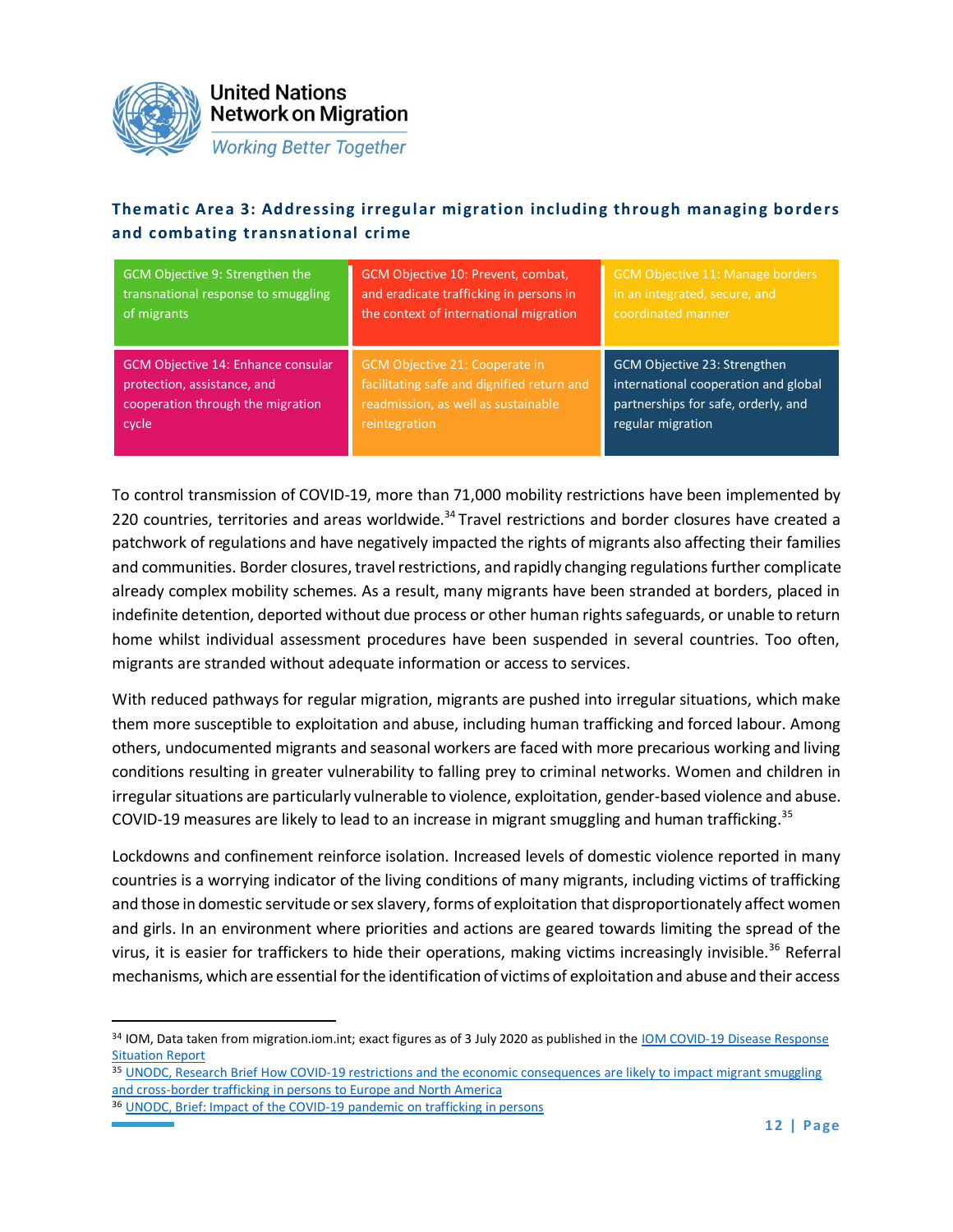

to rights, may slow down or cease to work. As a result, the identification of victims and subsequent referral to protection schemes becomes more challenging. In-person counselling, representation and assistance, including legal aid, are reduced to a minimum or subjected to backlogs. Consultations, when possible, are offered online, which may introduce further barriers to accessing support.<sup>37</sup>

Since the onset of the pandemic, some migrants have been forcibly returned without due process or individual assessment in violation of the prohibition of collective expulsion and the principle of *nonrefoulement*, including unaccompanied children. Others who may wish to return home voluntarily have been unable to do so. When migrants return home, countries of origin and local authorities are struggling to provide for the wide range of returning migrants' needs from access to safe and child-friendly quarantine and basic services, to securing decent work and social protection, to protecting against stigma and discrimination. There are concerns that millions of migrant workers will be forced to return home due to lack of employment and social protection, only to face labour markets in their home countries that are under considerable strain with high levels of unemployment due to the pandemic.<sup>38</sup> Lack of bilateral and sub regional cooperation can hinder economic support to migrants who have lost their jobs and reduce migrants' preparation for re-entry and reintegration into labour markets in their home countries.<sup>39</sup>

- Crime prevention and criminal justice efforts should be adapted to the COVID-19 pandemic and aimed at effectively combating the various forms of crimes committed against migrants, including abuse, violence, exploitation, and trafficking in persons.<sup>40</sup>
- Assistance and support schemes for the most vulnerable, including human trafficking victims and smuggled migrants, should be made available, irrespective of migratory status, and tailored to the emerging needs of the pandemic. Access to justice must be safeguarded, where possible facilitated by technology, including access to judicial processes, collection and provision of evidence, submission of documents and/or filing or adjudicating of motions or petitions to courts.<sup>41</sup>
- Tightened border controls and other measures implemented at international borders in response to COVID-19, including health screening and quarantine at points of entry, must ensure human rights, including non-discrimination, the best interests of the child, confidentiality and dignity and should not imply mandatory or indefinite detention.<sup>42</sup>

<sup>37</sup> Ibid.

<sup>38</sup> [Atalayar, the drama of migrant workers: unemployed when returning home or without resources and far from their families](https://atalayar.com/en/content/drama-migrant-workers-unemployed-when-returning-home-or-without-resources-and-far-their)

<sup>39</sup> [ILO Protecting migrant workers during the COVID-19 pandemic](https://www.ilo.org/wcmsp5/groups/public/---ed_protect/---protrav/---migrant/documents/publication/wcms_743268.pdf)

<sup>40</sup> Based on [GCM Objective 9: Action B, page 18] [and \[GCM Objective 10: Action C, page 19\]](https://migrationnetwork.un.org/sites/default/files/docs/gcm-n1845199.pdf)

<sup>&</sup>lt;sup>41</sup> Based o[n \[GCM Objective 10: Action H, page 19\]](https://migrationnetwork.un.org/sites/default/files/docs/gcm-n1845199.pdf) and [\[GCM Objective 14: Action D, page 23\]](https://migrationnetwork.un.org/sites/default/files/docs/gcm-n1845199.pdf)

<sup>42</sup> Based on [\[GCM Objective 11: Action C, page 20\]](https://migrationnetwork.un.org/sites/default/files/docs/gcm-n1845199.pdf)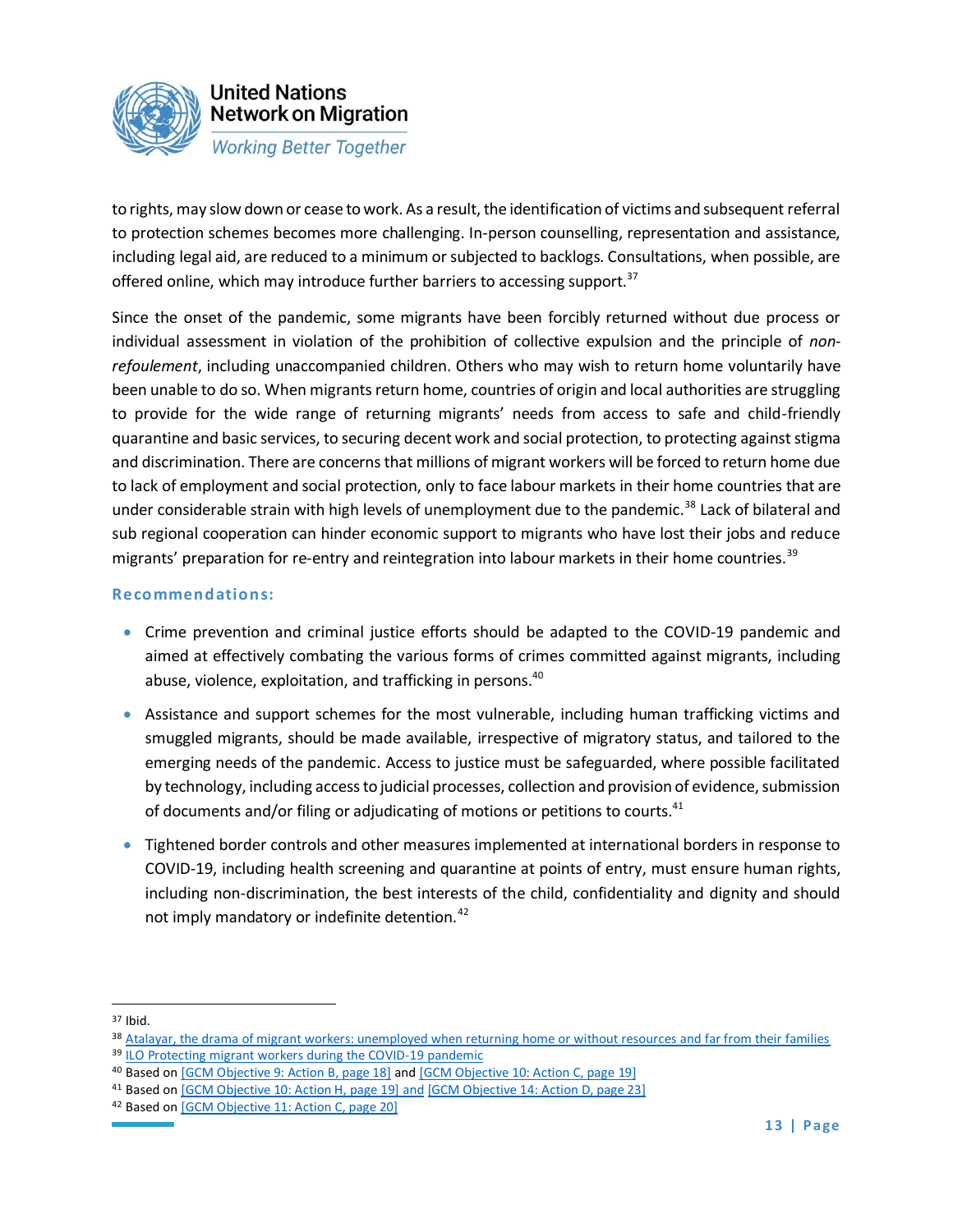

- Forced returns should be suspended in times of COVID-19.43 Enforced returns during the pandemic can only be carried out if they comply with the principle of non-refoulement and the prohibition of collective expulsions, as well as procedural guarantees, including due process, access to lawyers and translators, and the right to appeal a return decision. In all cases, all stages of return procedures should be adjusted to ensure they are compatible with public health strategies.<sup>44</sup>
- As migrants voluntarily return to their home countries, all actors must cooperate to ensure such returns are safe, dignified and voluntary and that reintegration is sustainable. Governments must ensure that nationals who wish to return home voluntarily are duly received and readmitted, in full respect for the human right to return to one's own country and the obligation of States to readmit their own nationals. Voluntarily returning migrants must be included in national response, social protection and recovery strategies without discrimination, and protected against stigma and exclusion.<sup>45</sup>
- Bilateral, regional and multilateral cooperation frameworks and agreements should be strengthened to ensure conditions for safe return as well as gender-sensitive provisions that facilitate sustainable reintegration of migrants. In the context of COVID-19, this includes guaranteeing migrants have access to testing and health services, including preventive measures and treatment, as well as access to education, social protection and decent work.<sup>46</sup>

| The Global Compact for Migration $-$ in action |                                                                                                                                                                                                                                                                                                                                         |  |
|------------------------------------------------|-----------------------------------------------------------------------------------------------------------------------------------------------------------------------------------------------------------------------------------------------------------------------------------------------------------------------------------------|--|
|                                                | <b>Examples of positive COVID-19 initiatives and responses</b>                                                                                                                                                                                                                                                                          |  |
| Costa Rica /<br>Panama                         | Costa Rica and Panama have signed a bilateral agreement to coordinate migratory<br>movements across their common border, including provisions for medical<br>examinations.                                                                                                                                                              |  |
| Ethiopia                                       | The government is working in several quarantine centers in Addis Ababa to inter alia:<br>register returnees and identify those who are in vulnerable situations, especially<br>children; trace families of unaccompanied children; ensure a safe return to their<br>homes; and support reintegration to the community.                  |  |
| Guatemala                                      | The government of Guatemala is ensuring that unaccompanied children returned<br>during the COVID-19 crisis have access to safe, dignified and child-friendly quarantine<br>upon return as well as reintegration support, including testing, individual rooms in<br>shelters to avoid the spread of the virus, and psychosocial support. |  |

<sup>43</sup> [Statement by the UN Network on Migration "Forced returns of migrants must be suspended in times of COVID](https://migrationnetwork.un.org/sites/default/files/network_statement_forced_returns_-_13_may_2020.pdf)-19"

<sup>44</sup> [OHCHR, COVID-19 and the Human Rights of Migrants: guidance,](https://www.ohchr.org/Documents/Issues/Migration/OHCHRGuidance_COVID19_Migrants.pdf) and based on [\[GCM Objective 21: Action E, page 31\]](https://migrationnetwork.un.org/sites/default/files/docs/gcm-n1845199.pdf) 45 Based o[n \[GCM Objective 21: Action F, page 31\]](https://migrationnetwork.un.org/sites/default/files/docs/gcm-n1845199.pdf)

<sup>46</sup> [ILO, Ensuring fair recruitment during the COVID-19 pandemic,](https://www.ilo.org/wcmsp5/groups/public/---ed_protect/---protrav/---migrant/documents/publication/wcms_748839.pdf) and based o[n \[GCM Objective 21: Actions A and B, page 30\]](https://migrationnetwork.un.org/sites/default/files/docs/gcm-n1845199.pdf)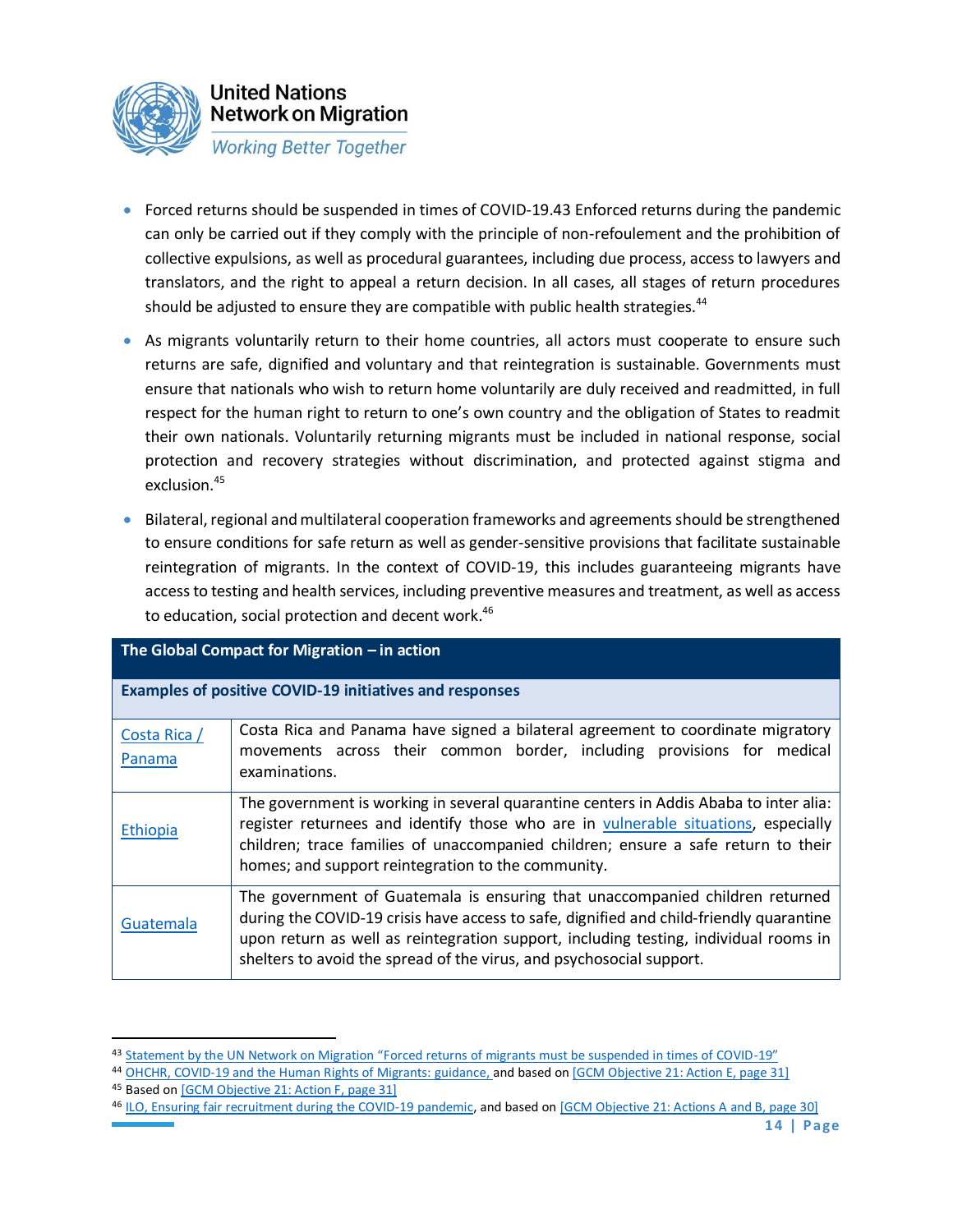

| <b>Niger</b>                   | Koranic students who have returned from Nigeria and other countries in Western<br>Africa due to school closures have been included in the government's list of<br>beneficiaries of food distribution. This operation was implemented under the lead of<br>the Regional Directorate of Population and the "Dispositif National de Prevention et<br>Gestion des Crises Alimentaires". |
|--------------------------------|-------------------------------------------------------------------------------------------------------------------------------------------------------------------------------------------------------------------------------------------------------------------------------------------------------------------------------------------------------------------------------------|
| Philippines                    | The Overseas Workers Welfare Administration (OWWA) resumed its livelihood<br>program for distressed overseas Filipino workers (OFWs) returning to their<br>hometowns due to the COVID-19 outbreak.                                                                                                                                                                                  |
| <b>United Arab</b><br>Emirates | The Government announced automatic renewal of work permits and visas for migrant<br>workers.                                                                                                                                                                                                                                                                                        |

### **Thematic Area 4: Facilitating regular migration, decent work and enhancing the positive development effects of human mobility**

| <b>GCM Objective 5: Enhance availability</b><br>and flexibility of pathways for regular<br>migration | GCM Objective 6: Facilitate fair and<br>ethical recruitment and safeguard<br>conditions that ensure decent work | GCM Objective 18: Invest in skills<br>development and facilitate mutual<br>recognition of skills, qualification,<br>and competences |
|------------------------------------------------------------------------------------------------------|-----------------------------------------------------------------------------------------------------------------|-------------------------------------------------------------------------------------------------------------------------------------|
| <b>GCM Objective 19: Create conditions</b>                                                           | GCM Objective 20: Promote faster,                                                                               | GCM Objective 23: Strengthen                                                                                                        |
| for migrants and diasporas to fully                                                                  | safer, and cheaper transfer of                                                                                  | international cooperation and global                                                                                                |
| contribute to sustainable                                                                            | remittances, and foster financial                                                                               | partnerships for safe, orderly and                                                                                                  |
| development in all countries                                                                         | inclusion of migrants                                                                                           | regular migration                                                                                                                   |

COVID-19 has had significant impact on the ability of migrants to move safely and regularly, including for labour mobility and decent work, access to education, family reunification, or where migrants are compelled to leave their countries of origin due to adverse drivers and structural factors such as poverty, food insecurity, lack of access to health, natural disasters, environmental degradation and the adverse effects of climate change. Migrants around the world, from international students to temporary and other workers, their families, and migrants in vulnerable situations, have been unable to move through regular migration pathways due to COVID-19 related travel restrictions or left stranded without jobs and assistance in host countries. The pandemic has revealed critical deficiencies in access to decent work, as well as the devastating consequences of gaps in social protection coverage, unfair recruitment practices, and unsafe working conditions.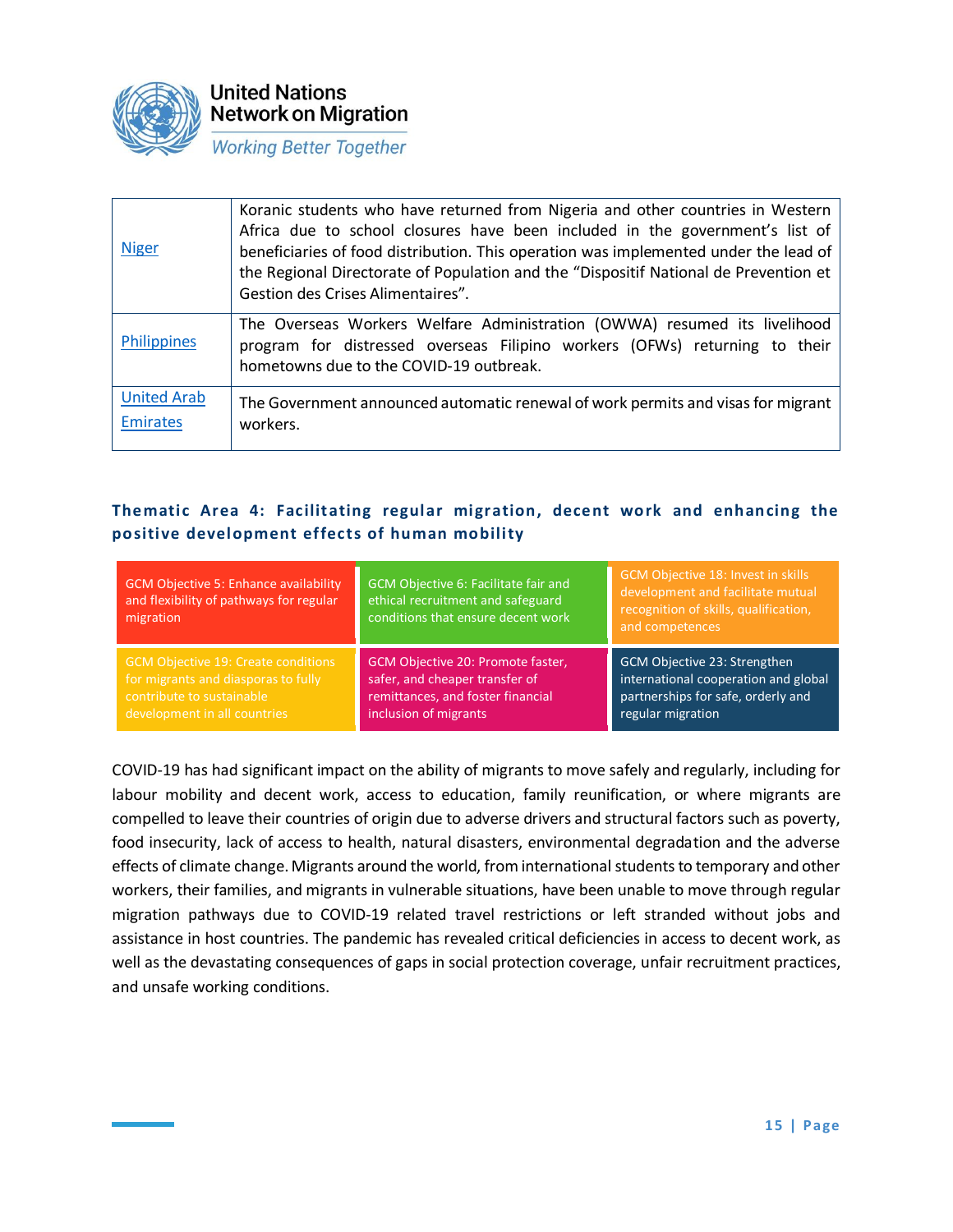

Before the pandemic, migrants, who made up 3.5 percent of the world's population in 2019<sup>47</sup>, have been estimated to contribute nearly 10 percent of global GDP.<sup>48</sup> Estimates indicate that there are 164 million migrant workers around the world<sup>49</sup> rendering migrants an important part of the global labour force. In many countries, migrants represent a significant share of the workforce making important contributions to societies and economies.<sup>50</sup> For example, in 2016, foreign-born doctors accounted for 27% of doctors in OECD countries, and foreign-born nurses accounted for 16% of all nurses.<sup>51</sup> Expiration of residence permits or visas limits migrants' participation in the workforce and hinders effective pandemic response.

COVID-19 and the resulting lockdown measures may provoke the worst recession since the Great Depression. Marked by closures of businesses and extended unemployment the global economy is projected to contract sharply by 3 percent in 2020, according to the IMF.<sup>52</sup> Unemployment, likely to worsen in the coming months, will put pressure on workers and increase competition.<sup>53</sup> As incomes decrease and jobs are lost, migrants are likely to fall into irregularity and may adopt risky coping mechanisms or be taken advantage of for exploitative purposes. Due to unemployment, migrants risk falling out of social protection mechanisms such as health or education, adding to existing vulnerabilities.

Migrant remittances represent a critical source of external financing in low- and middle-income countries and a crucial lifeline for millions of families in home countries. In 2019, migrants sent \$554 billion in international remittances to family in low- and middle-income countries, representing over three times the amount of official development aid received.<sup>54</sup> The World Bank predicts the economic crisis induced by the COVID-19 pandemic will produce the sharpest decline of remittances in recent history, anticipating a 20 percent decrease in 2020.<sup>55</sup> Without remittances, the education, health and livelihoods of family members, especially children, in countries of origin are under threat. Out-of-school children may resort to harmful coping strategies such as child labour or child, early or forced marriage. In Mexico, a 20 percent reduction in remittances may result in 800 additional infant deaths annually.<sup>56</sup>

COVID-19 illustrates the vital role that migrant workers play in essential jobs in health care, construction, transport, services, and agriculture and agro-food processing. In addition, women migrant workers represent a significant share of domestic work. Through their skills, migrant workers contribute to growth

<sup>47</sup> [UNDESA, International migrant stock 2019](https://www.un.org/en/development/desa/population/migration/publications/migrationreport/docs/MigrationStock2019_TenKeyFindings.pdf)

<sup>48</sup> McKinsey Global Institute [\(MGI\), People on the move: Global migration's impact and opportunity December](https://www.mckinsey.com/~/media/McKinsey/Featured%20Insights/Employment%20and%20Growth/Global%20migrations%20impact%20and%20opportunity/MGI-People-on-the-Move-Executive-summary-December-2016.ashx) 2016

<sup>49</sup> [ILO, ILO Global Estimates on International Migrant Workers, December 2018](https://www.ilo.org/global/publications/books/WCMS_652001/lang--en/index.htm)

<sup>50</sup> [OECD/ILO 2018, How Immigrants Contribute to Developing Countries' Economies](https://www.oecd-ilibrary.org/docserver/9789264288737-en.pdf?expires=1589302077&id=id&accname=guest&checksum=3FB360A4DC102FF61323DD0832B7F5DE)

<sup>51</sup> [OECD, Recent Trends in International Migration of Doctors, Nurses and Medical Students](https://www.oecd-ilibrary.org/docserver/5571ef48-en.pdf?expires=1586883813&id=id&accname=guest&checksum=DD4C77AB54BD8CE846E490DAE8C0208F)

<sup>52</sup> [International Monetary Fund, World Economic Outlook, April 2020: The Great Lockdown](https://www.imf.org/en/Publications/WEO/Issues/2020/04/14/weo-april-2020)

<sup>53 400</sup> million full-time job losses are estimated for the second quarter of 2020. See ILO Monitor, Covid-19 and the world of [work, 5th edition](https://www.ilo.org/global/topics/coronavirus/impacts-and-responses/WCMS_749399/lang--en/index.htm)

<sup>54</sup> [World Bank KNOMAD, Migration and Development Brief 32, COVID-19 Crisis Through a Migration Lens, April 2020](https://www.knomad.org/publication/migration-and-development-brief-32-covid-19-crisis-through-migration-lens)

<sup>55</sup> [World Bank, World Bank Predicts Sharpest Decline of Remittances in Recent History, April 2020](https://www.worldbank.org/en/news/press-release/2020/04/22/world-bank-predicts-sharpest-decline-of-remittances-in-recent-history)

<sup>&</sup>lt;sup>56</sup> CGDEV Analysis "Migrant Remittances will Plummet. Here is what that means for Global Development" (May 2020) (based on [analysis of previous studies\)](https://www.cgdev.org/blog/migrant-remittances-will-plummet-here-what-means-global-development)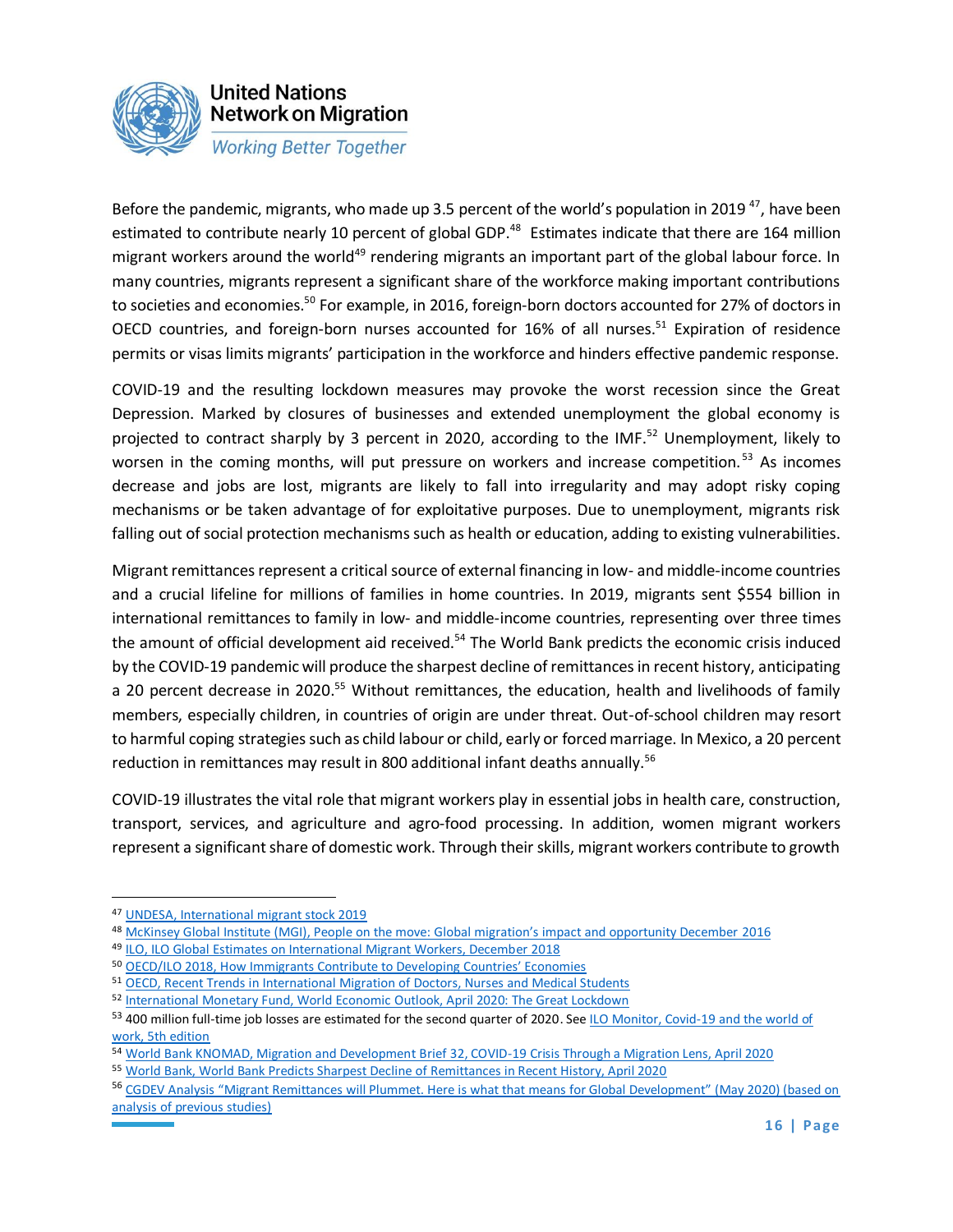

and development outcomes in countries of origin and destination. Further, migrants at all skill levels have the potential to make positive contributions to economic development through productive investments.

Regular pathways for migration are needed to adequately respond to global labour supply and demand. Strengthening the harmonization of skills recognition, including by integrating skills aspects in bilateral labour migration agreements, can help address skills shortages, meet labour market needs and foster workers' reintegration in their home countries.<sup>57</sup> COVID-19 prevention measures also impacting recruitment practices, which need to be adapted to current realities. In this rapidly changing context, adherence to guiding principles and operational guidelines of fair recruitment, including recruitment fees and related costs,<sup>58</sup> are essential to ensure that the recruitment and placement of workers protects the rights of migrants and their families, while taking into account the legitimate needs of employers and recruiters.<sup>59</sup>

Maintaining and bolstering economies requires strengthened international collaboration and publicprivate partnerships to ensure migrant workers and their families have access to decent work and fair working conditions. To enhance the positive development effects of human mobility, governments and all relevant stakeholders must work together to create and promote opportunities for migrants to contribute in their communities of origin, transit, and destination.

- Support skills development, recognition and matching, including through bilateral labour migration agreements, in collaboration with all relevant stakeholders, with the aim of protecting the rights of migrants and their families and facilitating their integration or reintegration into labour markets in accordance with the emerging needs and COVID-19 realities.<sup>60</sup>
- Ensure the fair and ethical recruitment of migrant workers by accommodating COVID-19 related travel restrictions, health recommendations, and administrative obstacles and other fees.<sup>61</sup>
- Ensure measures and policies to protect migrants, irrespective of their migratory status, to ensure they have access to decent work, fair working conditions, and are protected from abusive and fraudulent recruitment practices. Identify and address workplace-related vulnerabilities and abuses exacerbated by COVID-19 affecting migrant workers, including seasonal and domestic workers, and those working in the informal economy, with a view to regularize their work.<sup>62</sup>

<sup>57</sup> [ILO, Guidelines for skills modules in bilateral labour migration agreements;](https://www.ilo.org/global/topics/labour-migration/publications/WCMS_748723/lang--en/index.htm) [ILO, How to Facilitate the Recognition of Skills of](https://www.ilo.org/global/topics/labour-migration/publications/WCMS_748721/lang--en/index.htm)  [Migrant Workers: Guide for Employment Services Providers](https://www.ilo.org/global/topics/labour-migration/publications/WCMS_748721/lang--en/index.htm)

<sup>58</sup> [ILO General principles and operational guidelines for fair recruitment and definition of recruitment fees and related costs](https://www.ilo.org/global/topics/fair-recruitment/WCMS_536755/lang--en/index.htm)

<sup>59</sup> [ILO, Ensuring fair recruitment during the COVID-19 pandemic](https://www.ilo.org/wcmsp5/groups/public/---ed_protect/---protrav/---migrant/documents/publication/wcms_748839.pdf)

<sup>60</sup> Based o[n \[GCM Objective 18: Action A and](https://migrationnetwork.un.org/sites/default/files/docs/gcm-n1845199.pdf) Action G, page 27]

<sup>61</sup> Based o[n \[GCM Objective 6: Actions C, F and G, page 14\]](https://migrationnetwork.un.org/sites/default/files/docs/gcm-n1845199.pdf)

<sup>62</sup> Based o[n \[GCM Objective 6: Actions I and J , page 14\]](https://migrationnetwork.un.org/sites/default/files/docs/gcm-n1845199.pdf)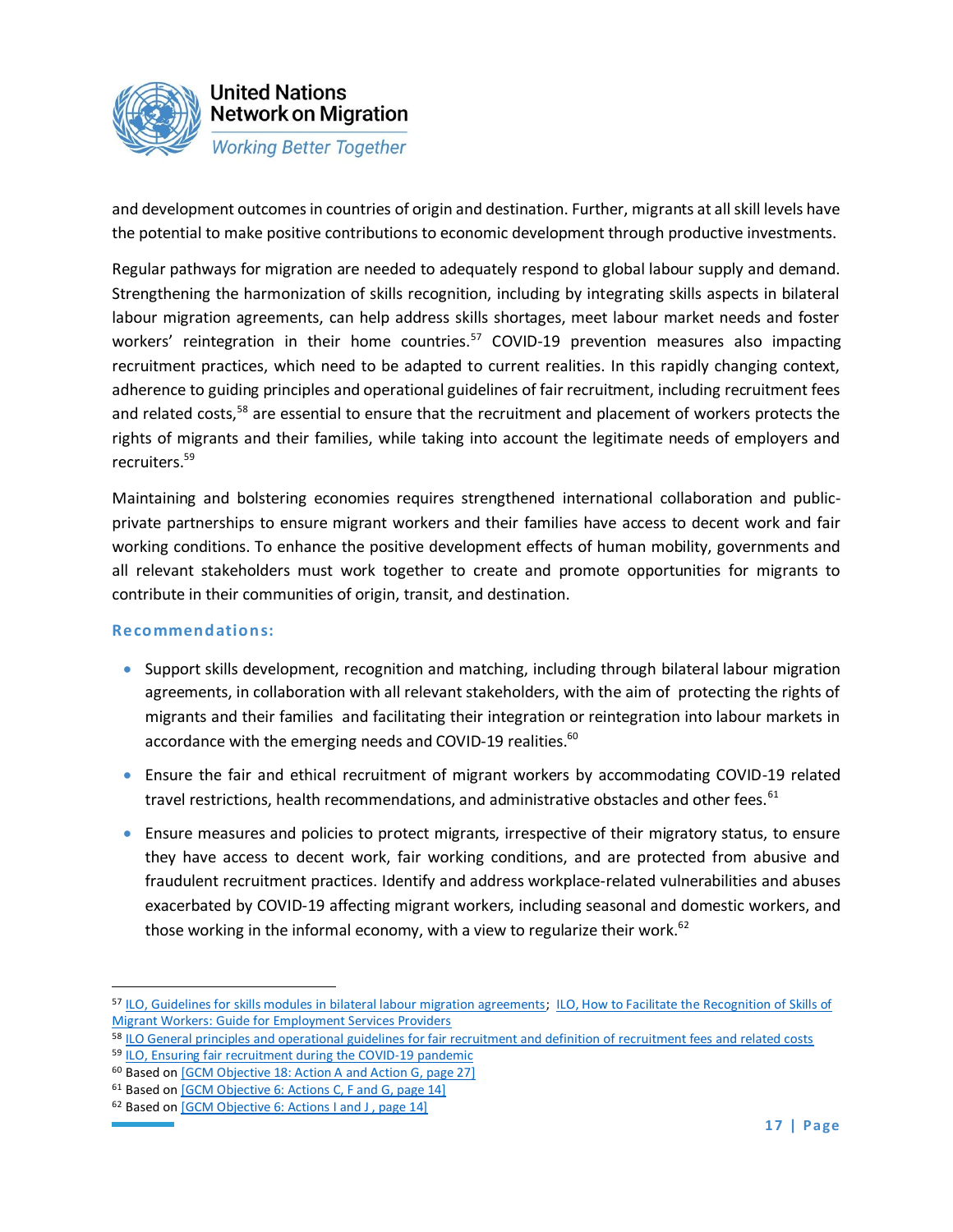

- Expand the flexibility and availability of opportunities for regular entry and stay based on compassionate, humanitarian, or human rights grounds, particularly for migrants in vulnerable situations, including migrants seeking family reunification, access to education, or migrants compelled to leave their countries due to natural disasters, the adverse effects of climate change, and environmental degradation.<sup>63</sup>
- Consider regularization schemes and facilitate the extension of visas, amnesties, work or residence permit renewals to ensure migrants have regular status and can access rights.<sup>64</sup>
- Leverage the positive contributions of migrants to respond and build back better from COVID-19. This includes investing in knowledge and skills transfer, social and civic engagement, and cultural exchange between countries of origin and destination.<sup>65</sup>
- In recognition of the critical role of remittances to support families and economies around the globe, promote faster, safer, and cheaper transfer of remittances, reduce the costs of transferring migrant remittances, and facilitate financial inclusion of migrant workers and their families.<sup>66</sup>

| The Global Compact for Migration – in action |                                                                                                                                                                                                                                                                                                                                                    |  |
|----------------------------------------------|----------------------------------------------------------------------------------------------------------------------------------------------------------------------------------------------------------------------------------------------------------------------------------------------------------------------------------------------------|--|
|                                              | <b>Examples of positive COVID-19 initiatives and responses</b>                                                                                                                                                                                                                                                                                     |  |
| Argentina /<br>Peru                          | Argentina and Peru are developing expedited procedures for the recognition of<br>the professional qualifications of Venezuelan refugees and migrants.                                                                                                                                                                                              |  |
| <b>ASEAN</b><br>region                       | Migrant Worker Resources Centres (MRC) run by governments, trade unions and civil<br>society organizations in seven ASEAN member states are providing outreach and direct<br>support to migrant workers during the COVID-19 crisis, including access to legal remedy<br>in instances of recruitment-related violations.                            |  |
| Cambodia                                     | The government, together with the UN, has launched a joint programme to support<br>returning migrant workers during the COVID-19 pandemic. The project will provide<br>information about COVID-19 and its preventive measures, provision of mental health<br>services, information on infectious diseases, and maternal and child health services. |  |
| Jordan                                       | The Jordanian government has agreed to waive all labor-related fines and fees for<br>foreign workers who wish to return to their home countries.                                                                                                                                                                                                   |  |

**The Global Compact for Migration – in action** 

<sup>63</sup> Based o[n \[GCM Objective 5: Actions G, H, I and J, page 13\]](https://migrationnetwork.un.org/sites/default/files/docs/gcm-n1845199.pdf)

<sup>64</sup> Based o[n \[GCM Objective 5: Actions D and G, page 13\]](https://migrationnetwork.un.org/sites/default/files/docs/gcm-n1845199.pdf)

<sup>65</sup> Based on [\[GCM Objective 19: Actions A, B and C, page 28\]](https://migrationnetwork.un.org/sites/default/files/docs/gcm-n1845199.pdf)

<sup>66</sup> [UN Network on Migration Policy Brief: COVID-19 Impact on Family Remittances,](https://migrationnetwork.un.org/sites/default/files/policy_brief-_remittances_in_the_time_of_covid-19.pdf) and based on [GCM Objective 20: Action A, [page 29 and Action E, page 30\]](https://migrationnetwork.un.org/sites/default/files/docs/gcm-n1845199.pdf)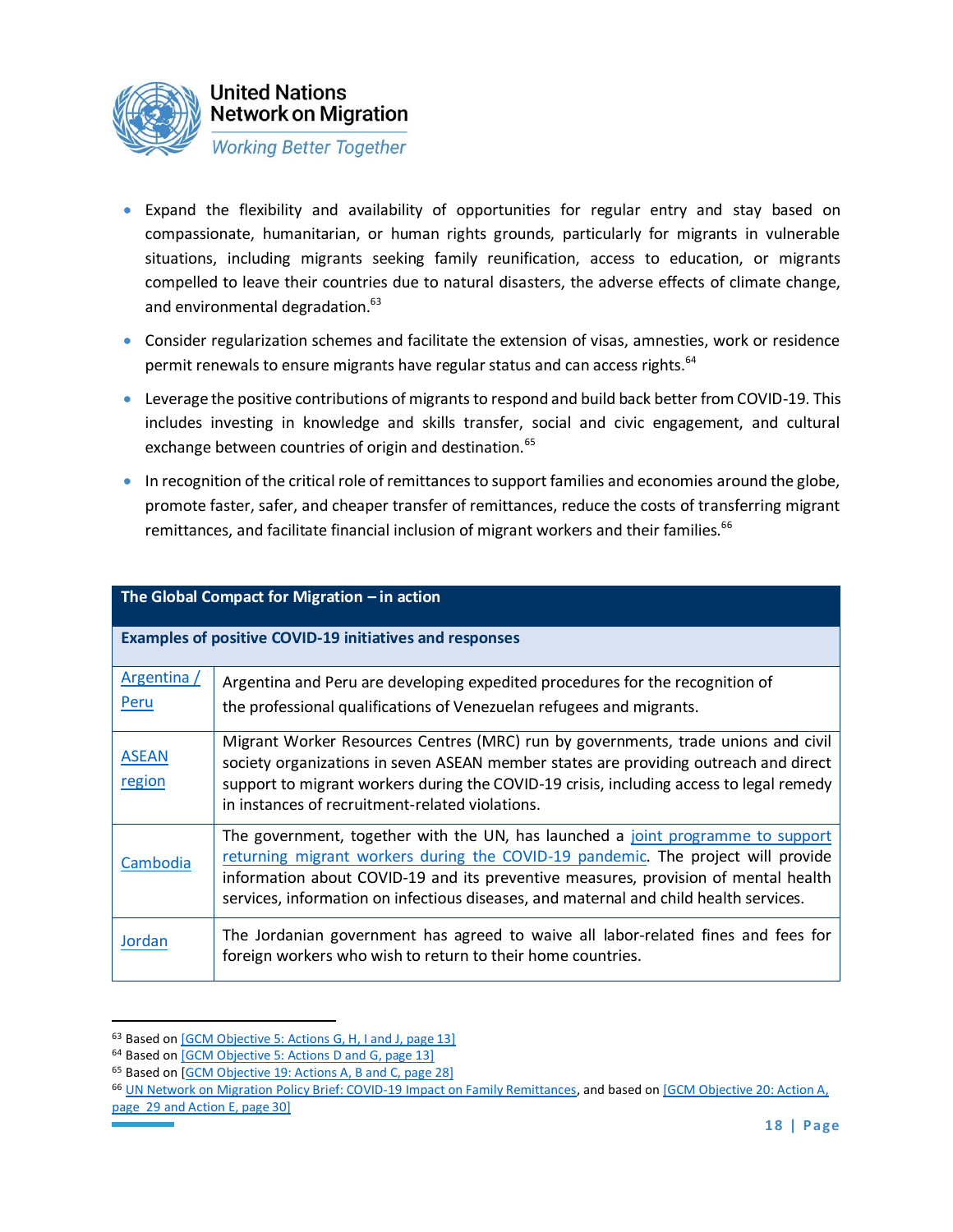

**United Nations Network on Migration** 

**Working Better Together** 

| <b>Republic of</b><br><b>Korea</b> | The Republic of Korea has extended the employment contracts of temporary foreign<br>workers in its Employment Permit System (EPS) by 50 days for workers whose<br>employment terms are about to expire.                                                                        |
|------------------------------------|--------------------------------------------------------------------------------------------------------------------------------------------------------------------------------------------------------------------------------------------------------------------------------|
| Peru                               | The Ministry of Social Development is implementing a strategy to provide cash transfers<br>and reach at least 63,000 migrants in situations of extreme vulnerability. The first phase<br>of the program will target 350 families in the Lima North district.                   |
| Portugal                           | The Government determined that all migrants with pending residence permit<br>applications (as of 18th March 2020) will receive temporary residence and have access<br>to the same rights as citizens, including social support. The measure also applies to<br>asylum seekers. |
| <b>Thailand</b>                    | The Thai government has approved visa extensions until July 31 for about 1 million<br>migrant workers from Cambodia, Lao People's Democratic Republic and Myanmar to<br>ease potential labor shortages as the country's economy reopens.                                       |
| <b>Viet Nam</b>                    | The government proposed to lift travel restrictions imposed in response to COVID-19<br>and allow highly skilled foreign workers to enter Viet Nam to help meet labour needs.                                                                                                   |

### **Thematic Area 5: Improving the social inclusion and integration of migrants**

| GCM Objective 4: Ensure that all migrants have proof of | GCM Objective 15: Provide access to basic services for        |
|---------------------------------------------------------|---------------------------------------------------------------|
| legal identity and adequate documentation               | migrants                                                      |
| GCM Objective 16: Empower migrants and societies to     | GCM Objective 22: Establish mechanisms for the portability of |
| realize full inclusion and social cohesion              | social security entitlements and earned benefits              |

GCM Objective 23: Strengthen international cooperation and global partnerships for safe, orderly, and regular migration

Migrants' unique living, working, and transit situations, including specific situations of vulnerability, bear due consideration in the context of COVID-19. Limited access to information due to language and cultural barriers, coupled with the marginalization of migrant communities, place migrants amongst the hardest to reach populations when information is disseminated.<sup>67</sup> Migrants in an irregular situation are often unable or unwilling to access health care and other essential services or to provide information on their

<sup>67</sup> [UN Network on Migration, Policy Brief Enhancing Access to Services for Migrants in the Context of COVID-19 Preparedness,](https://migrationnetwork.un.org/sites/default/files/docs/final_network_wg_policy_brief_covid-19_and_access_to_services_1.pdf)  [Prevention, and Response](https://migrationnetwork.un.org/sites/default/files/docs/final_network_wg_policy_brief_covid-19_and_access_to_services_1.pdf)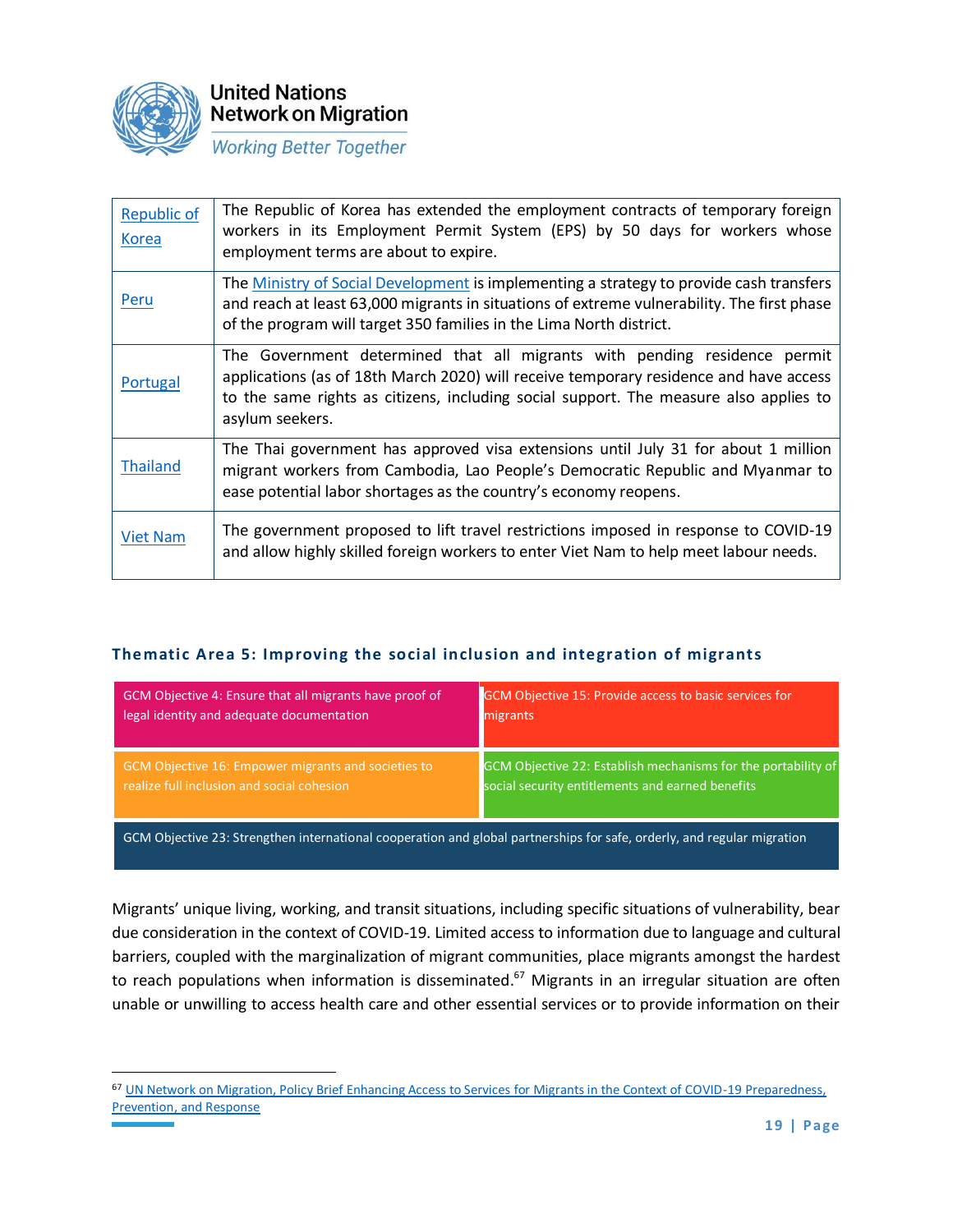

health status when they fear or risk detection, detention and deportation as a result of their immigration status.<sup>68</sup>

The pandemic has disrupted the education of 1.6 billion children. School closures due to the COVID-19 are delaying enrolment, widening existing learning gaps and diminishing the chances for children on the move to catch up to their peers, not least because remote and online learning tools do not reach most migrant and displaced students. For example, only one in four children on the move has access to the internet in Somalia, Ethiopia and Sudan.<sup>69</sup>

COVID-19 threatens to reverse progress in the fight against poverty, hamper social inclusion and exacerbate existing inequalities.<sup>70</sup> As the pandemic is demonstrating, human rights and human development opportunities are not equally guaranteed for all people. Migrants often face multiple and intersecting vulnerabilities that lead to social, economic, and structural exclusion. Exclusion results in negative consequences that manifest in the workplace and across communities. COVID-19 is both exposing and aggravating existing vulnerabilities, which must be immediately and comprehensively addressed to reduce negative outcomes for migrants and their communities.

The pandemic underscores not only human interconnectedness, but also interdependence. Overcoming the virus requires collaboration and collective action across societies. Social cohesion and integration are fundamental to successful collective action. As neighbors, workers, community leaders, entrepreneurs, students, and so much more, migrants are integral members of society that must be fully integrated into their communities in countries of origin, transit, and destination if COVID-19 response measures are to be effective. In addition, migrants' contributions to prosperous societies are vast, spanning social, economic, and cultural dimensions. Ensuring migrant integration and strengthening social inclusion will allow communities to leverage these positive contributions and build more resilient societies equipped to better respond to and recover from the pandemic.

- Eliminate requirements of legal identification to access COVID-19 related information, health and other essential services.<sup>71</sup>
- Incorporate the health needs of migrants into national and local health-care policies and plans, such as by strengthening capacities for service provision, facilitating affordable and non-discriminatory access, reducing communication barriers, and training health-care providers on culturally sensitive service delivery.<sup>72</sup>

<sup>68</sup> [OHCHR, COVID-19 and the Human Rights of Migrants: guidance](https://www.ohchr.org/Documents/Issues/Migration/OHCHRGuidance_COVID19_Migrants.pdf)

<sup>69</sup> [UNICEF, Children on the move in East Africa: Research insights to mitigate COVID-19](https://blogs.unicef.org/evidence-for-action/children-on-the-move-in-east-africa-research-insights-to-mitigate-covid-19/)

<sup>70</sup> [United Nations, A UN framework for the immediate socio-economic response to COVID-19](https://unsdg.un.org/sites/default/files/2020-04/UN-framework-for-the-immediate-socio-economic-response-to-COVID-19.pdf)

<sup>&</sup>lt;sup>71</sup> Based o[n \[GCM Objective 4: Action F, page 12\]](https://migrationnetwork.un.org/sites/default/files/docs/gcm-n1845199.pdf)

<sup>72</sup> Based on [\[GCM Objective 15: Action E, page 24\]](https://migrationnetwork.un.org/sites/default/files/docs/gcm-n1845199.pdf)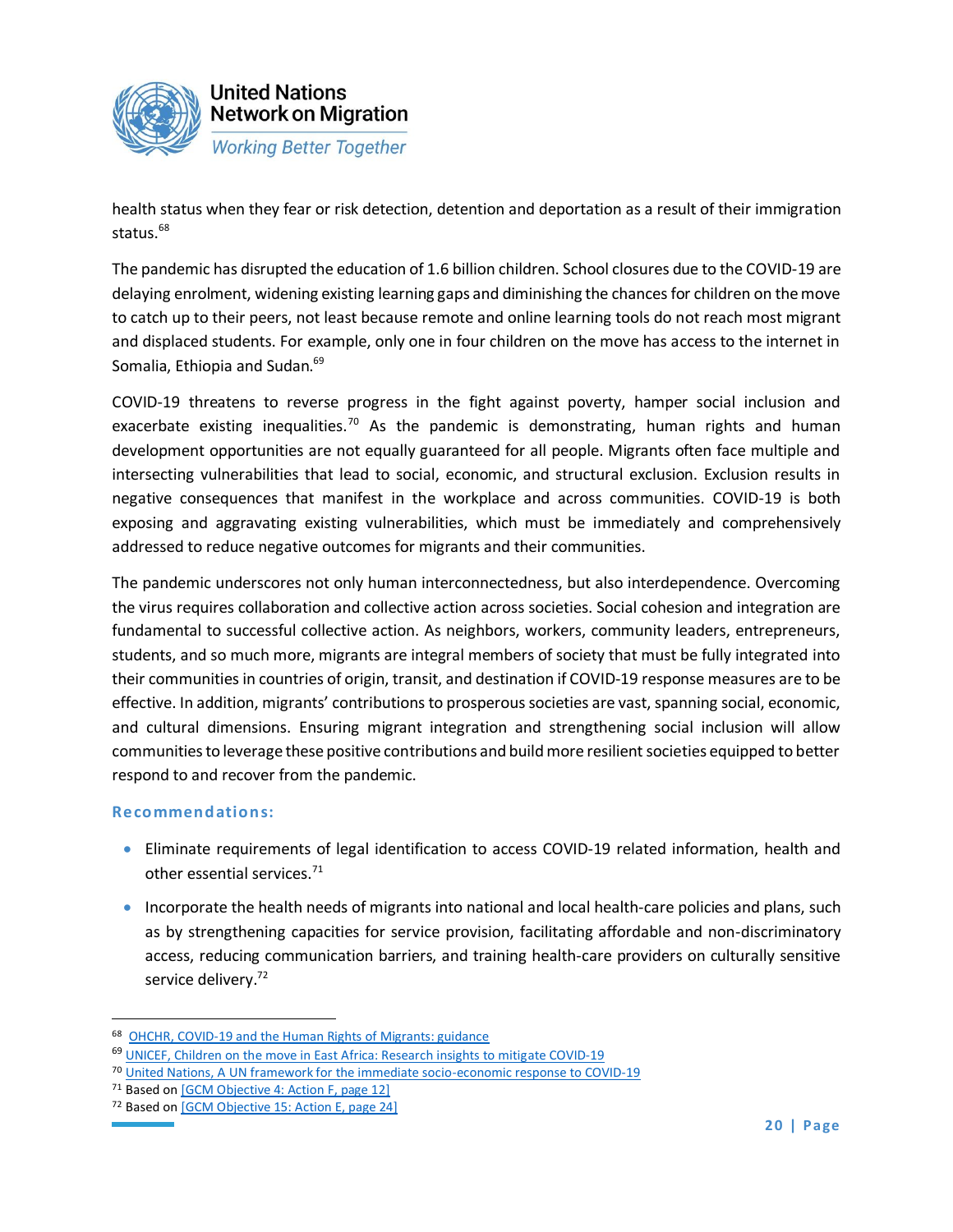

- Establish "firewalls" to separate immigration enforcement activities from COVID-19 service provision as a means to ensure that undocumented migrant, especially children, can seek care and access services without fear or risk of immigration enforcement.<sup>73</sup>
- Identify ways to make education systems more inclusive and evaluate learning approaches to ensure that migrant children are reached. Online learning should mitigate, not exacerbate, existing barriers, inequalities and gaps. Language courses, catch-up and bridging programmes should be scaled up.<sup>74</sup>
- Ensure that social protection measures are available and accessible to migrants and their families, regardless of their migration status, as they are likely to be in precarious housing and working conditions and disproportionately affected by unemployment or reduced employment as a result of the pandemic. Support the establishment of national social protection floors to ensure basic social security guarantees to all, including migrants and their families, to reduce the negative impact of COVID-19.<sup>75</sup>
- Promote multicultural activities and exchange to leverage the skills, cultural and language proficiency of migrants and receiving communities for strengthened COVID-19 response and recovery.<sup>76</sup>
- Develop broad multi-stakeholder and multi-sectoral partnerships, including migrants, diasporas, local communities, civil society, academia, the private sector, parliamentarians, trade unions, national human rights institutions, the media and other relevant stakeholders in order to ensure that the needs and rights of migrants are included across all policy sectors and level of governance.<sup>77</sup>
- Strengthen existing and identify new opportunities for public-private partnerships and joint programs in support of social inclusion and migrant integration to combat and recover from COVID-19.<sup>78</sup>

| The Global Compact for Migration $-$ in action                 |                                                                                                                                                                                 |  |
|----------------------------------------------------------------|---------------------------------------------------------------------------------------------------------------------------------------------------------------------------------|--|
| <b>Examples of positive COVID-19 initiatives and responses</b> |                                                                                                                                                                                 |  |
| Canada                                                         | In Quebec, migrants have been given access to the clinics dedicated to COVID-19<br>diagnosis, regardless of their migratory status or insurance.                                |  |
| Germany                                                        | Germany has set up an online platform to recruit seasonal workers, including<br>applicants for asylum, to harvest crops as a result of labour shortages created by<br>COVID-19. |  |

<sup>&</sup>lt;sup>73</sup> Based o[n \[GCM Objective 15: Action B, page 24\]](https://migrationnetwork.un.org/sites/default/files/docs/gcm-n1845199.pdf)

<sup>74</sup> Based o[n \[GCM Objective 15: Action F, page 24\]](https://migrationnetwork.un.org/sites/default/files/docs/gcm-n1845199.pdf)

<sup>75</sup> Based o[n \[GCM Objective 22: Actions A and C, page 32\]](https://migrationnetwork.un.org/sites/default/files/docs/gcm-n1845199.pdf)

<sup>76</sup> Based on [\[GCM Objective 16: Actions G and H, page 25\]](https://migrationnetwork.un.org/sites/default/files/docs/gcm-n1845199.pdf)

<sup>77</sup> Based o[n \[GCM Objective 23: Actions B and Action C, page 32\]](https://migrationnetwork.un.org/sites/default/files/docs/gcm-n1845199.pdf)

<sup>&</sup>lt;sup>78</sup> Based o[n \[GCM Objective 23: Action D and Action E, page 33\]](https://migrationnetwork.un.org/sites/default/files/docs/gcm-n1845199.pdf)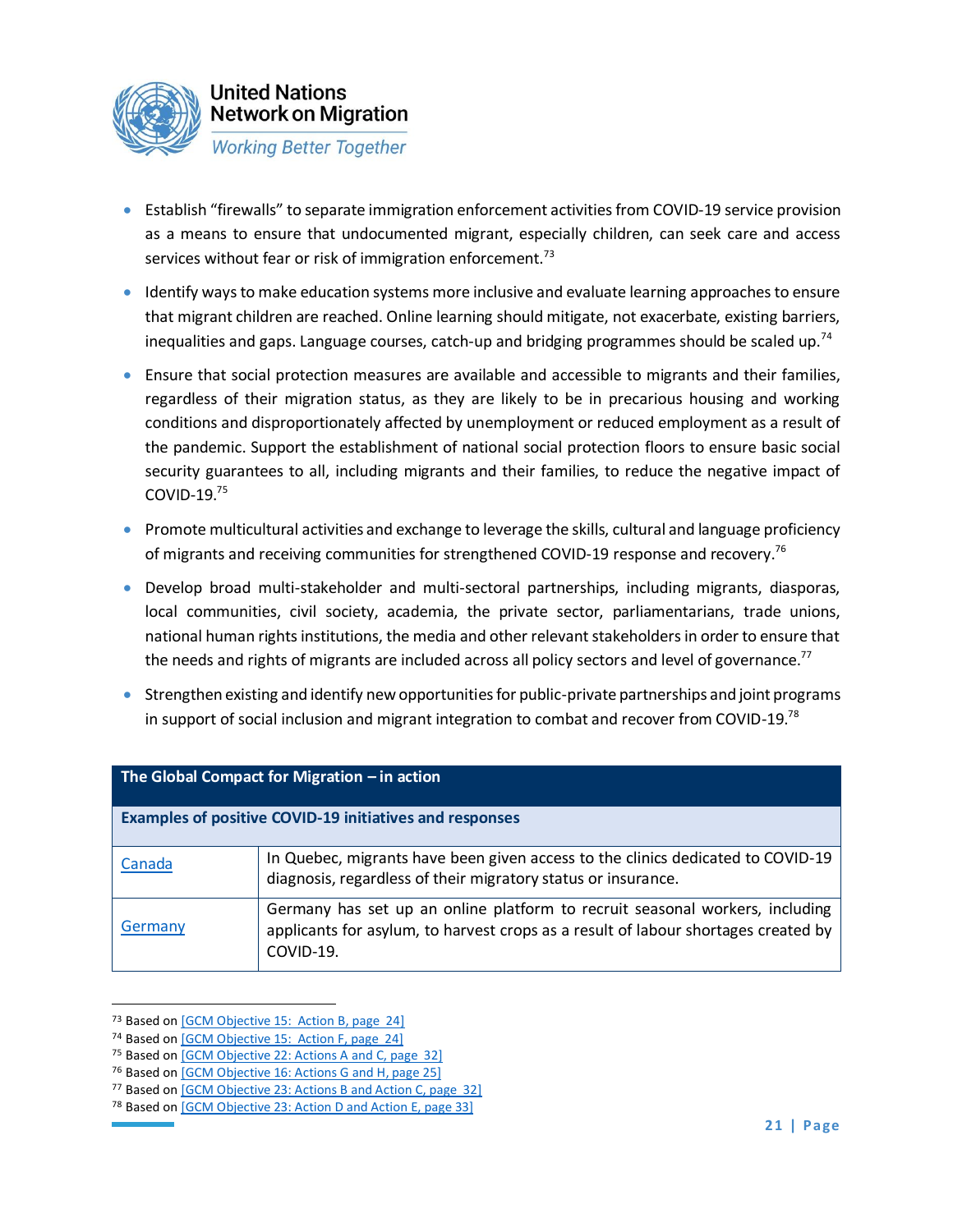

| Greece                               | The Ministry of Education has included schools on an online learning platform.<br>700,000 students and 166,000 teachers are already registered. Guidelines have<br>been translated into 10 languages to support the registration of 1,506 refugee and<br>migrant children.                                                                                                                                                                                                                                    |
|--------------------------------------|---------------------------------------------------------------------------------------------------------------------------------------------------------------------------------------------------------------------------------------------------------------------------------------------------------------------------------------------------------------------------------------------------------------------------------------------------------------------------------------------------------------|
| India/Bangladesh,<br>Nepal/Sri Lanka | The Government of India organized a regional meeting on "Evacuation and<br>Repatriation of Migrants in Times of COVID-19" that included the Governments of<br>Bangladesh, Nepal and Sri Lanka. Discussions focused on providing support on<br>reintegration to returning migrants including through skills development and<br>recognition, fair recruitment, labour market information, promotion of dialogue<br>between stakeholders, exchange of experiences and data and better coordination<br>countries. |
| <b>Ireland</b>                       | During the COVID-19 pandemic, Ireland pays unemployment benefits of 350€ per<br>week to non-EU migrant workers. The government has confirmed that there are<br>no plans in place to share any data we receive as part of an immigrant's application<br>for a COVID-19 Pandemic Unemployment Payment with GNIB (Immigration<br>Authorities) or the Department of Justice and Equality.                                                                                                                         |
| <b>Myanmar</b>                       | Migrant Workers Resource Centers (MRCs) run by local government, civil society<br>organisations, and labour organisations respond to the needs of returning<br>migrants from Thailand and China. By mid-July, MRCs provided Personal<br>Protective Equipments (PPEs) to frontline service providers and over 100,000 care<br>packages to returning migrants. In addition, three groups are offering trainings<br>and empowerment activities.                                                                  |
| Peru                                 | The Ministry of Education is implementing distance learning for all public schools,<br>paying specific attention to reaching rural areas and enrolling migrant children.                                                                                                                                                                                                                                                                                                                                      |
| Qatar                                | Medical services, including medical check-ups for COVID-19 and quarantine<br>services, are provided free of charge.                                                                                                                                                                                                                                                                                                                                                                                           |

# **STRENGTHENED INTERNATIONAL COOPERATION AND GLOBAL PARTNERSHIP**

COVID-19 is a global issue that requires strong multilateral collaboration to develop and enact effective responses. International cooperation is one of the guiding principles of the GCM, which recognises that "no State can address migration on its own". The GCM calls for mutual support amongst States, including through the provision of financial and technical assistance and international support for the Migration MPTF. Objective 23 explicitly calls on states to "strengthen international cooperation and global partnerships for safe, orderly and regular migration" and is featured in all five thematic areas outlined by the Migration MTPF and the UN Network's workplan, underscoring the need for joint programming and